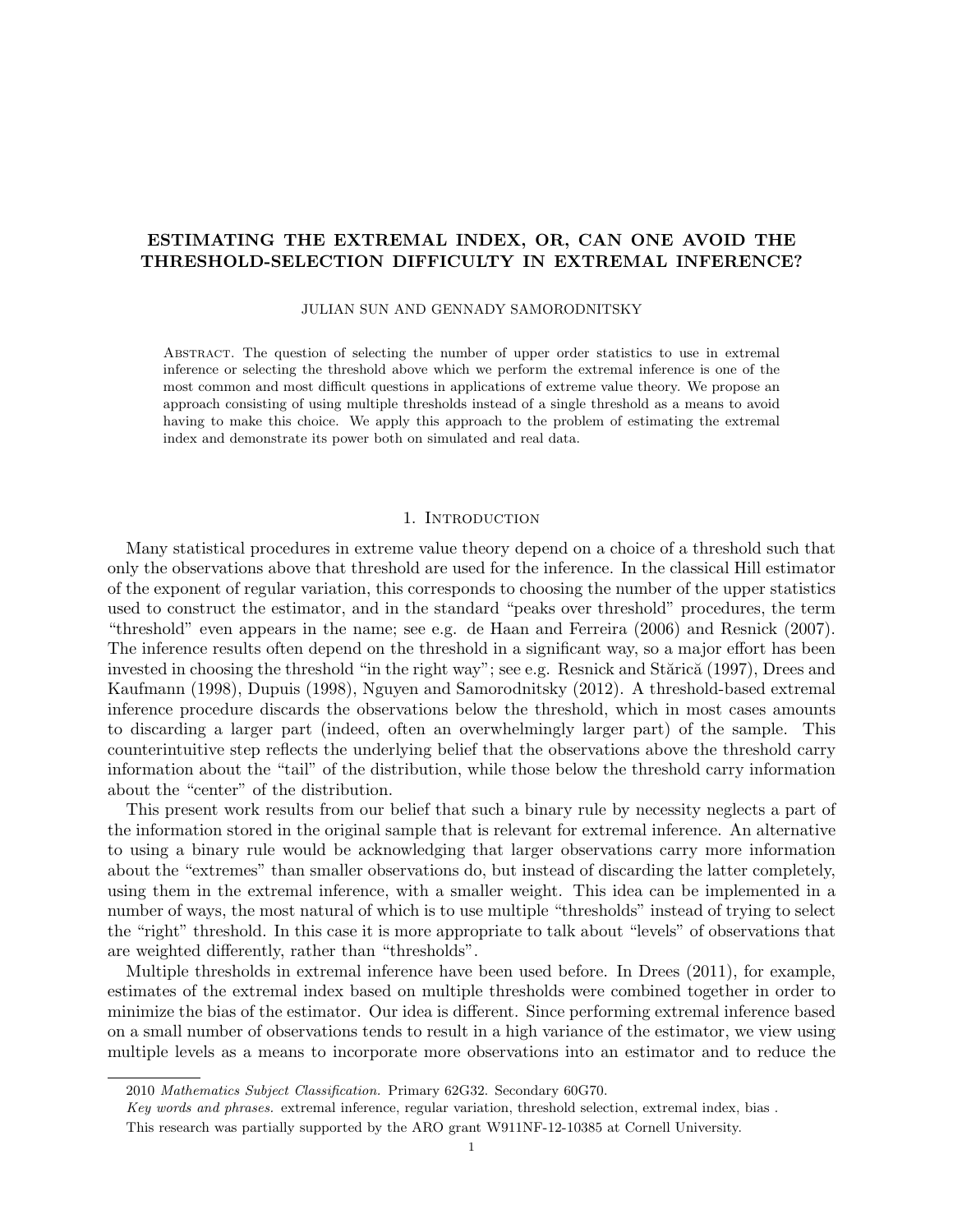variance by doing so. However, incorporating smaller observations into extremal inference is likely to increase the bias of the resulting estimator, so one needs to find a way to cope with this problem.

In this paper we construct such a procedure for estimating the *extremal index*, a quantity designed to measure the amount of clustering of the extremes in a stationary sequence. Suppose that  $X_1, X_2, \ldots$  is a stationary sequence of random variables with a marginal distribution function F, and let  $M_n = \max(X_1, \ldots, X_n)$ ,  $n = 1, 2, \ldots$  Suppose there exists  $\theta \geq 0$  with the following property: for every  $\tau > 0$ , there is a sequence  $(u_n)$  such that  $n\bar{F}(u_n) \to \tau$  and  $P(M_n \le u_n) \to e^{-\theta \tau}$ as  $n \to \infty$ . Then  $\theta$  is called the extremal index of the sequence  $X_1, X_2, \ldots$ ; it is automatically in the range  $0 \le \theta \le 1$ ; see Embrechts et al. (1997). The relation of the extremal index to extremal clustering is best observed by considering the exceedances of the stationary sequence over high thresholds. Let  $(u_n)$  be a sequence such that  $n\bar{F}(u_n) \to \tau$  as  $n \to \infty$  for some  $\tau > 0$ . Then under certain mixing conditions, the point processes of exceedances converge weakly in the space of finite point processes on [0, 1] to a compound Poisson process:

(1.1) 
$$
N_n = \sum_{i=1}^n \delta_{i/n} \mathbb{1}(X_i > u_n) \xrightarrow{d} N = \sum_{i=1}^\infty \xi_i \delta_{\Gamma_i},
$$

where  $\delta_x$  is a point mass at x, the points  $0 < \Gamma_1 < \Gamma_2 < \ldots$  constitute a homogeneous Poisson process with intensity  $\tau\theta$  on [0, 1] which is independent of an i.i.d. positive integer-valued sequence  $\{\xi_i\}$ ; see e.g. Hsing et al. (1988). The latter sequence is interpreted as the sequence of the extremal cluster sizes, and the extremal index  $\theta$  is, under mild conditions, equal to the reciprocal of the expected cluster size  $E\xi$ . We will assume that the latter expectation is finite, and the extremal index is positive.

The problem of estimating the extremal index parameter is well-known in literature; references include Hsing (1993), Smith and Weissman (1994), and Ferro and Segers (2003). The most common methods of estimation include the blocks method, the runs method, and the inter-exceedance method. In this paper we choose the blocks method in order to demonstrate an application of our idea for variance reduction using multiple levels.

The blocks method is based on the interpretation of the extremal index as the reciprocal of the expected cluster size of extremes. It is based on choosing a block size  $r_n$  much smaller than n and a level (or threshold)  $u_n$ . Split the *n* observations  $X_1, X_2, \ldots, X_n$  into  $k_n = \lfloor n/r_n \rfloor$  contiguous blocks of equal length  $r_n$ . The blocks estimator is then defined as the reciprocal of average number of exceedances of the level  $u_n$  per block among blocks with at least one exceedance. If  $M_{i,j}$  denotes  $\max\{X_{i+1},\ldots,X_j\}$  for  $i < j$  and  $M_j = M_{0,j}$ , then the blocks estimator has the form

(1.2) 
$$
\hat{\theta}_n = \frac{\sum_{i=1}^{k_n} \mathbb{1}(M_{(i-1)r_n, ir_n} > u_n)}{\sum_{i=1}^{k_n r_n} \mathbb{1}(X_i > u_n)}.
$$

Assuming that  $r_n\bar{F}(u_n) \to 0$  but  $n\bar{F}(u_n) \to \infty$  as  $n \to \infty$ , and certain mixing conditions, this estimator has been shown to be consistent and asymptotically normal; see Hsing (1991) and Weissman and Novak (1998). In Section 2 we introduce a version of the blocks estimator using multiple thresholds (levels) and list the assumptions used in the paper. Section 3 considers the asymptotic behaviour of the various ingredients in our estimator. In Section 4 we prove a central limit theorem for the estimator. In Section 5 we both propose a procedure to reduce the bias of the estimator as well as present a simulation study and a case study.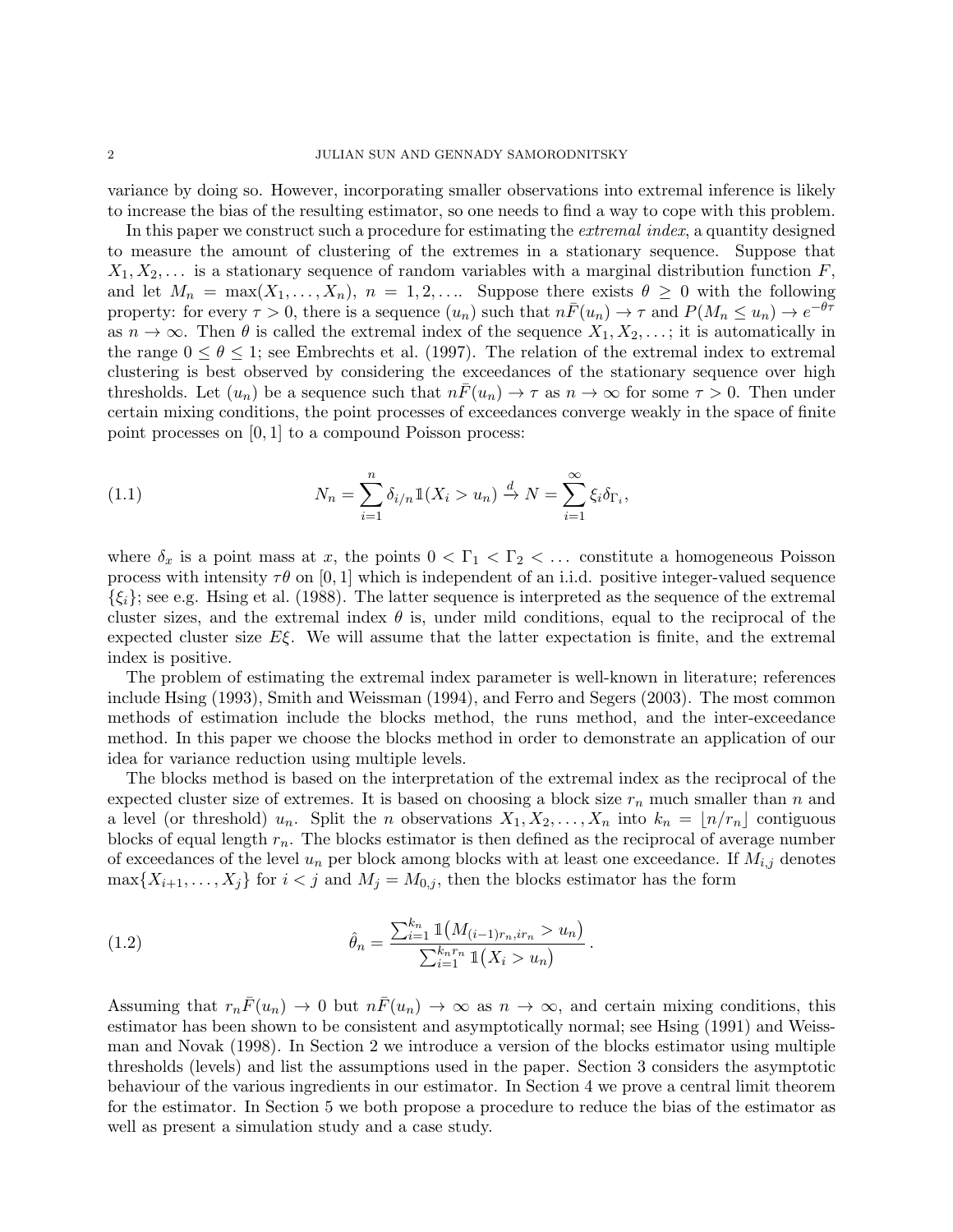#### 2. The Estimator

Let  $X_1, \ldots, X_n$  be a stationary sequence of random variables with marginal distribution F, and an extremal index  $\theta \in (0,1]$ . We now present a version of the blocks estimator (1.2) based on multiple levels. With a block size  $r_n$  and the number of blocks  $k_n = [n/r_n]$  as before, we select now m levels  $u_n^1 < \cdots < u_n^m := u_n$ , and we view the highest level  $u_n^m$  as corresponding to the single level  $u_n$  in (1.2). The lower levels  $u_n^s$ ,  $s = 1, \ldots, m-1$  are used to reduce the variance of the estimator. The levels are chosen in an "asymptotically balanced" way. Specifically, it will be assumed that, as  $n \to \infty$ ,

(2.1) 
$$
\frac{\bar{F}(u_n^s)}{\bar{F}(u_n^m)} \to \frac{\tau_s}{\tau_m}, \ s = 1, \dots, m
$$

for some  $\tau_1 > \cdots > \tau_m > 0$ .

Let  $f : \mathbb{R}_+ \to \mathbb{R}_+$  be a continuously differentiable positive decreasing function. We will use f as a weight function, and we would like to weigh the exceedances over the level  $u_n^s$  by  $f(\tau_s/\tau_m)$ . The fact that  $f$  is decreasing reflects our belief that higher exceedances provide more reliable information about the extremes. We will not assume that the numbers  $\tau_1, \ldots, \tau_m$  are known ahead of time, so we will use, in practice, an estimator of the ratio  $\tau_s/\tau_m$ . Specifically, we will use

(2.2) 
$$
\widehat{\tau_s/\tau_m} = \frac{\sum_{i=1}^{k_n r_n} \mathbb{1}(X_i > u_n^s)}{\sum_{i=1}^{k_n r_n} \mathbb{1}(X_i > u_n^m)}, \ s = 1, \dots, m.
$$

Then our version of the blocks estimator (1.2) based on multiple levels is

(2.3) 
$$
\hat{\theta}_n(f) = \frac{\sum_{s=1}^m \left[ f(\widehat{\tau_s/\tau_m}) - f(\widehat{\tau_{s-1}/\tau_m}) \right] \sum_{i=1}^{k_n} \mathbb{1}(M_{(i-1)r_n,ir_n} > u_n^s)}{\sum_{s=1}^m \left[ f(\widehat{\tau_s/\tau_m}) - f(\widehat{\tau_{s-1}/\tau_m}) \right] \sum_{i=1}^{k_n r_n} \mathbb{1}(X_i > u_n^s)},
$$

with the convention that  $f(\widehat{\tau_0/\tau_m}) = 0$ .

Consistency and asymptotic normality of this estimator depend, as they do for all other related estimators, on certain mixing-type assumptions. Different sets of such conditions are available in literature. We explain next the conditions that we will use in this paper. These are based on the setup in Hsing et al. (1988). For  $1 \leq i \leq j \leq n$ , and levels  $w_n, w'_n$ , let  $\mathscr{B}_i^j$  $i(w_n, w'_n)$  denote the  $\sigma$ -field generated by the events  $\{X_d \leq w_n\}$  and  $\{X_d \leq w'_n\}$  for  $i \leq d \leq j$ . For  $n \geq 1$  and  $1 \leq l \leq n-1$ define

$$
\alpha_{n,l}(w_n, w'_n) = \max(|P(A \cap B) - P(A)P(B)| : A \in \mathcal{B}_1^k(w_n, w'_n), B \in \mathcal{B}_{k+l}^n(w_n, w'_n), 1 \le k \le n - l)
$$
  
and write  $\alpha_{n,l}(w_n) = \alpha_{n,l}(w_n, w_n)$ . Similarly one uses the maximal correlation coefficient

and write 
$$
\alpha_{n,l}(w_n) = \alpha_{n,l}(w_n, w_n)
$$
. Similarly, one uses the maximal correlation coefficient

$$
\rho_{n,l}(w_n, w'_n) = \max(\text{corr}(X, Y) : X \in L^2(\mathcal{B}_1^k(w_n, w'_n)), Y \in L^2(\mathcal{B}_{k+l}^n(w_n, w'_n)), 1 \le k \le n - l).
$$
  
Again, we write  $\rho_{n,l}(w_n) = \rho_{n,l}(w_n, w_n)$ . Trivially,

$$
\rho_{n,l}(w_n, w'_n) \ge 4\alpha_{n,l}(w_n, w'_n).
$$

The sequence  $\{X_i\}$  is said to satisfy the condition  $\Delta(\{w_n\})$  if  $\alpha_{n,l_n}(w_n) \to 0$  as  $n \to \infty$  for some sequence  $\{l_n\}$  with  $l_n = o(n)$ . If  $\{p_n\}$  is a sequence of integers and  $\alpha_{p_n,l_n}(w_n) \to 0$  as  $n \to \infty$  for some sequence  $\{l_n\}$  with  $l_n = o(p_n)$ , then we will say that  $\{X_i\}$  satisfies the condition  $\Delta_{\{p_n\}}(\{w_n\})$ .

It will be convenient to introduce a specific sequence of the integers  $\{p_n\}$ , which is an intermediate growth sequence between the sequence of the block size  ${r_n}$  and the sequence of the sample sizes  ${n}$ . Specifically, let

(2.4) 
$$
p_n \bar{F}(u_n^s) \to \tau_s, \ s = 1, \ldots, m.
$$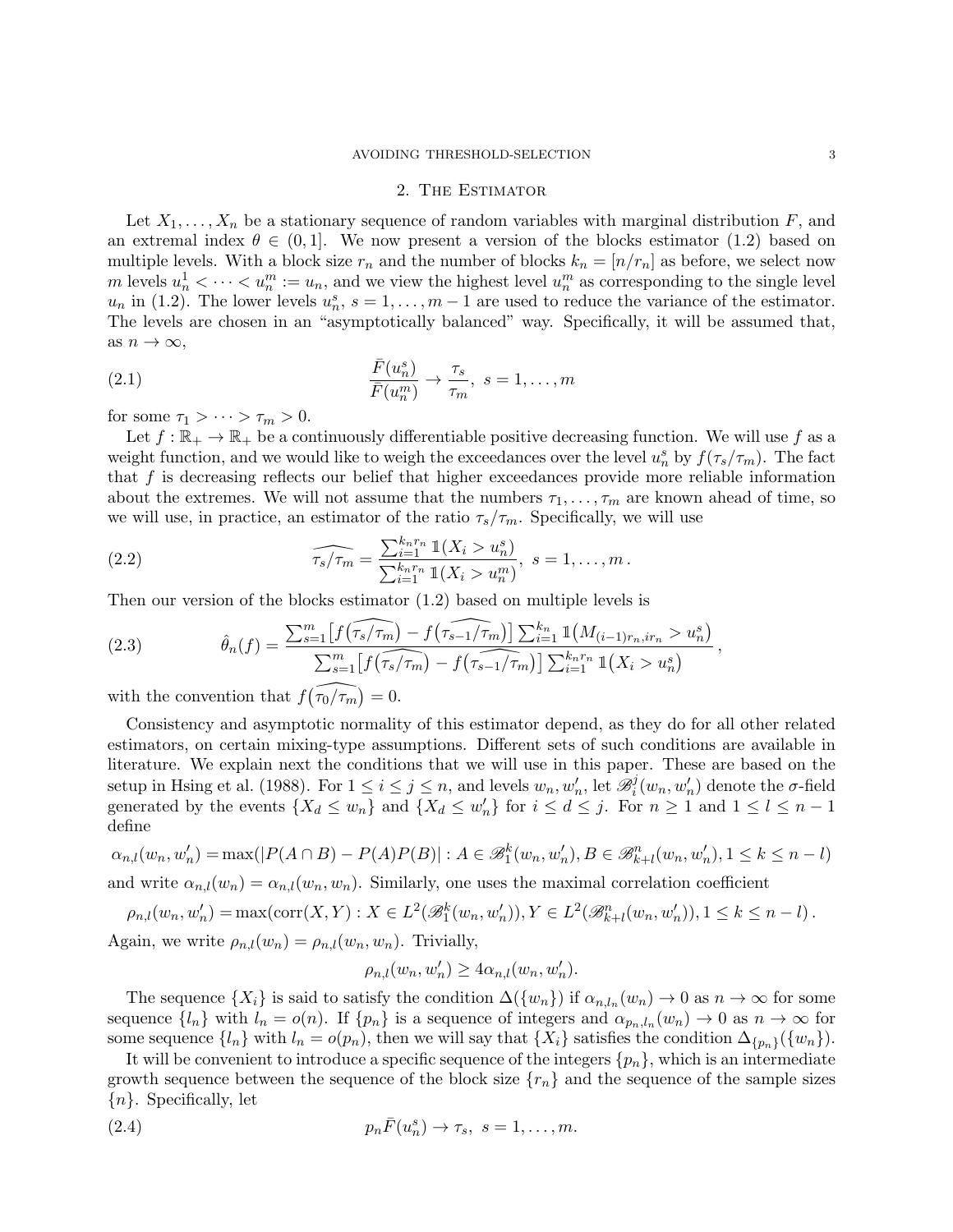According to (2.1) one such sequence is  $p_n = \lceil \tau_m(\bar{F}(u_n))^{-1} \rceil$ ,  $n = 1, 2, \ldots$ 

The following assumptions on the stationary sequence  $\{X_i\}$  will used throughout this paper, not necessarily all in the same place. Some of the assumptions form stronger versions of other assumptions.

**Assumption**  $\Delta'$  There is a sequence  $l_n = o(r_n)$  such that  $p_n r_n^{-1} \alpha_{n,l_n}(u_n^s) \to 0$  as  $n \to \infty$  for each  $s=1,\ldots,m$ .

**Assumption C<sub>1</sub>** For each  $s = 1, \ldots, m$ ,

$$
\sum_{l=1}^{n} \rho_{n,l}(u_n^s) = o(r_n)
$$

as  $n \to \infty$ , and there is a sequence  $l_n = o(r_n)$  such that  $p_n r_n^{-1} \rho_{n,l_n}(u_n^s) \to 0$  as  $n \to \infty$  for each  $s=1,\ldots,m$ .

**Assumption C'**<sub>1</sub> For each  $s = 1, ..., m$ ,

$$
\sum_{l=1}^{n} \rho_{n,l}(u_n^s) = o(r_n^{1/2})
$$

as  $n \to \infty$ , and there is a sequence  $l_n = o(r_n)$  such that  $p_n r_n^{-1} \rho_{n,l_n}(u_n^s) \to 0$  as  $n \to \infty$  for each  $s=1,\ldots,m$ .

**Assumption C<sub>2</sub>** For each  $s, t = 1, \ldots, m$ ,

$$
\sum_{l=1}^n \rho_{n,l}(u_n^s,u_n^t)=o(r_n)
$$

as  $n \to \infty$ , and there is a sequence  $l_n = o(r_n)$  such that  $p_n r_n^{-1} \rho_{n,l_n}(u_n^s, u_n^t) \to 0$  as  $n \to \infty$  for each  $s, t = 1, \ldots, m$ .

**Assumption C**'<sub>2</sub> For each  $s, t = 1, ..., m$ ,

$$
\sum_{l=1}^{n} \rho_{n,l}(u_n^s, u_n^t) = o(r_n^{1/2})
$$

as  $n \to \infty$ , and there is a sequence  $l_n = o(r_n)$  such that  $p_n r_n^{-1} \rho_{n,l_n}(u_n^s, u_n^t) \to 0$  as  $n \to \infty$  for each  $s, t = 1, \ldots, m$ .

The next group of assumptions deals with convergence of certain counting processes. Let  $N_{p_n}^{(u)}$ be the point process on [0, 1] with points  $(j/p_n : 1 \le j \le p_n, X_j > u_n)$ . Furthermore, for  $w > 0$ we write  $N_k(w) = \sum_{i=1}^k \mathbb{1}(X_i > w)$ .

**Assumption P**  $N_{p_n}^{(u)}$  converges weakly in the space of finite point processes on [0, 1]. **Assumption D<sub>1</sub>** There exists a probability distribution  $(\pi_i)_{i\geq 1}$  on the positive integers such that for all  $1 \leq s \leq m$ ,

$$
P(N_{r_n}(u_n^s) = j | M_{r_n} > u_n^s) \to \pi_j, \ j \ge 1,
$$
  

$$
E[N_{r_n}^2(u_n^s) | M_{r_n} > u_n^s] \to \sum_{j=1}^{\infty} j^2 \pi_j < \infty.
$$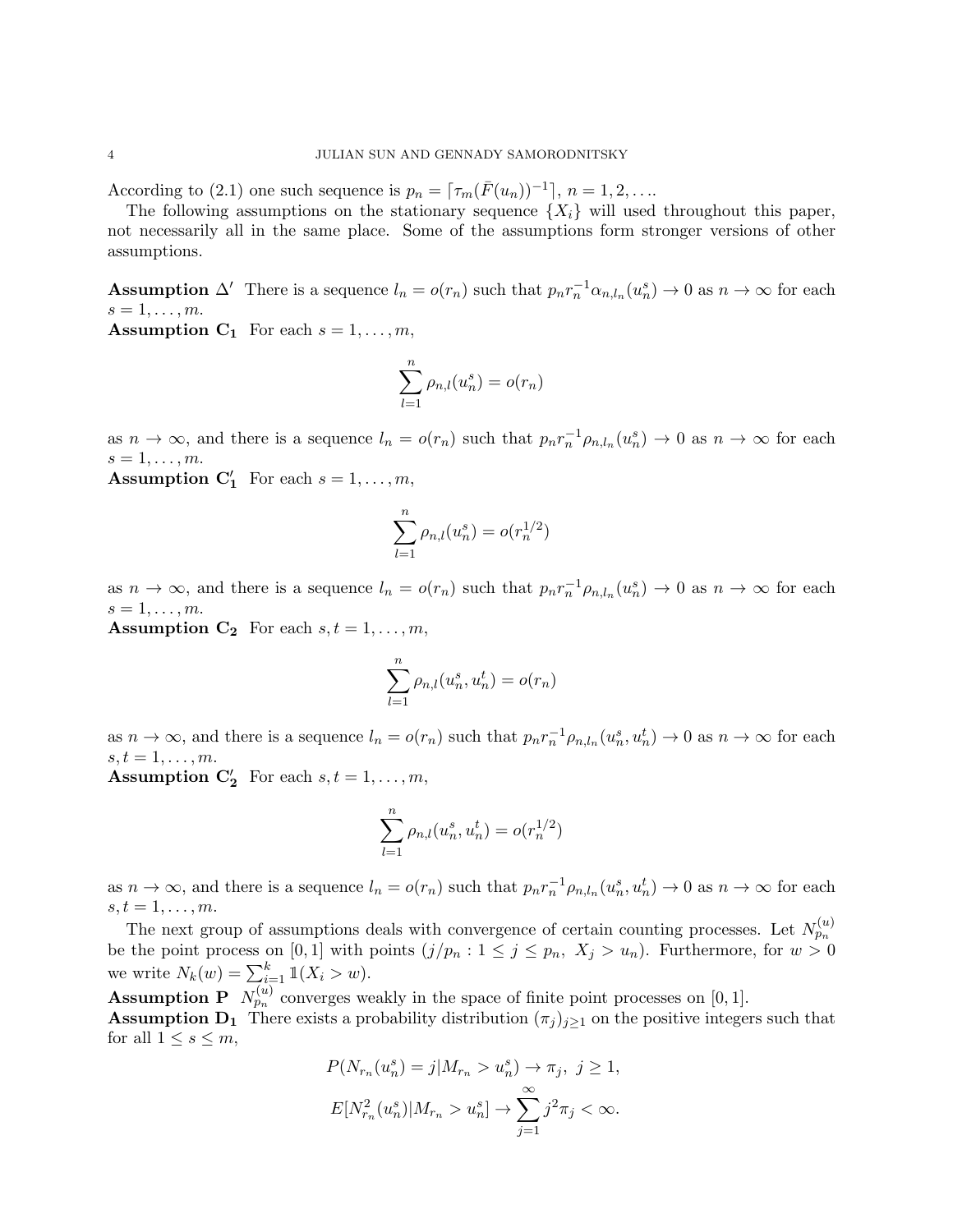**Assumption D<sub>2</sub>** There exist probability distributions  $(\varpi_{s,t}(i,j))_{i\geq 1,j\geq 0}$  on  $\mathbb{Z}_+ \times \mathbb{Z}_{\geq 0}$  such that for all  $1 \leq s < t \leq m$ ,

$$
P(N_{r_n}(u_n^s) = i, N_{r_n}(u_n^t) = j | M_{r_n} > u_n^s) \to \varpi_{s,t}(i,j), \ i \ge j \ge 0, \ i \ge 1,
$$
  

$$
E[N_{r_n}(u_n^s) N_{r_n}(u_n^t) | M_{r_n} > u_n^s] \to \sum_{i=1}^{\infty} \sum_{j=0}^i ij \varpi_{s,t}(i,j) < \infty.
$$

**Remark 2.1.** It is clear that Assumption  $\Delta'$  is implied by Assumption  $C_1$  which is, in turn, implied both by Assumption  $C'_1$  and by Assumption  $C_2$ . Further, it follows by Theorem 4.1 of Hsing et al. (1988) that the first part of Assumption  $D_1$  is implied by Assumptions  $\Delta'$  and P.

If Assumption  $\Delta'$  holds, then it follows from Theorem 5.1 and Lemma 2.3 of Hsing et al. (1988) that

$$
(2.5) \t\t P(M_{r_n} > u_n^s) \sim \tau_s \theta r_n / p_n
$$

as  $n \to \infty$  for  $s = 1, \ldots, m$ . If we denote

$$
(2.6) \qquad \theta_n(f) = \theta_n(\tau_1,\ldots,\tau_m,f) = \frac{p_n}{r_n} \cdot \frac{\sum_{s=1}^m (f(\tau_s/\tau_m) - f(\tau_{s-1}/\tau_m))P(M_{r_n} > u_n^s)}{\sum_{s=1}^m (f(\tau_s/\tau_m) - f(\tau_{s-1}/\tau_m))\tau_s},
$$

then  $\theta_n(f) \to \theta$  as  $n \to \infty$ .

Another immediate conclusion from (2.5) is that if Assumptions  $\Delta'$ ,  $D_1$  and  $D_2$  hold, then for  $1 \leq s < t \leq m$ ,

(2.7) 
$$
P(N_{r_n}(u_n^s) = i | M_{r_n} > u_n^t) \to \frac{\tau_s}{\tau_t} (\pi_i - \varpi_{s,t}(i,0)), \ i \ge 1,
$$

$$
E[N_{r_n}(u_n^s) | M_{r_n} > u_n^t] \to \psi_{s,t} := \frac{\tau_s}{\tau_t} \sum_{i=1}^{\infty} i (\pi_i - \varpi_{s,t}(i,0)).
$$

#### 3. Preliminary results

The estimator (2.3) is composed of several extremal statistics. In this section we will take a close look at these and related statistics and derive their asymptotic variances and covariances. The derivations are similar to those in Robert et al. (2009). Let  $m_n \to \infty$  be a sequence of positive integers such that  $m_n r_n \leq n$  for all *n*. For each level  $u_n^s$ ,  $s = 1, ..., m$ 

(3.1) 
$$
\hat{M}_{n,m_n}(u_n^s) = \sum_{i=1}^{m_n} 1\!\!1(M_{(i-1)r_n,ir_n} > u_n^s)
$$

and

(3.2) 
$$
\hat{\tau}_{n,m_n}(u_n^s) = \sum_{i=1}^{m_n r_n} 1(X_i > u_n^s).
$$

Note that the estimator (2.3) uses these statistics with  $m_n = k_n$ . For convenience, we denote

(3.3) 
$$
\hat{M}_n(u_n^s) = \sum_{i=1}^{k_n} 1(M_{(i-1)r_n,ir_n} > u_n^s)
$$

and

(3.4) 
$$
\hat{\tau}_n(u_n^s) = \sum_{i=1}^{k_n r_n} 1(X_i > u_n^s).
$$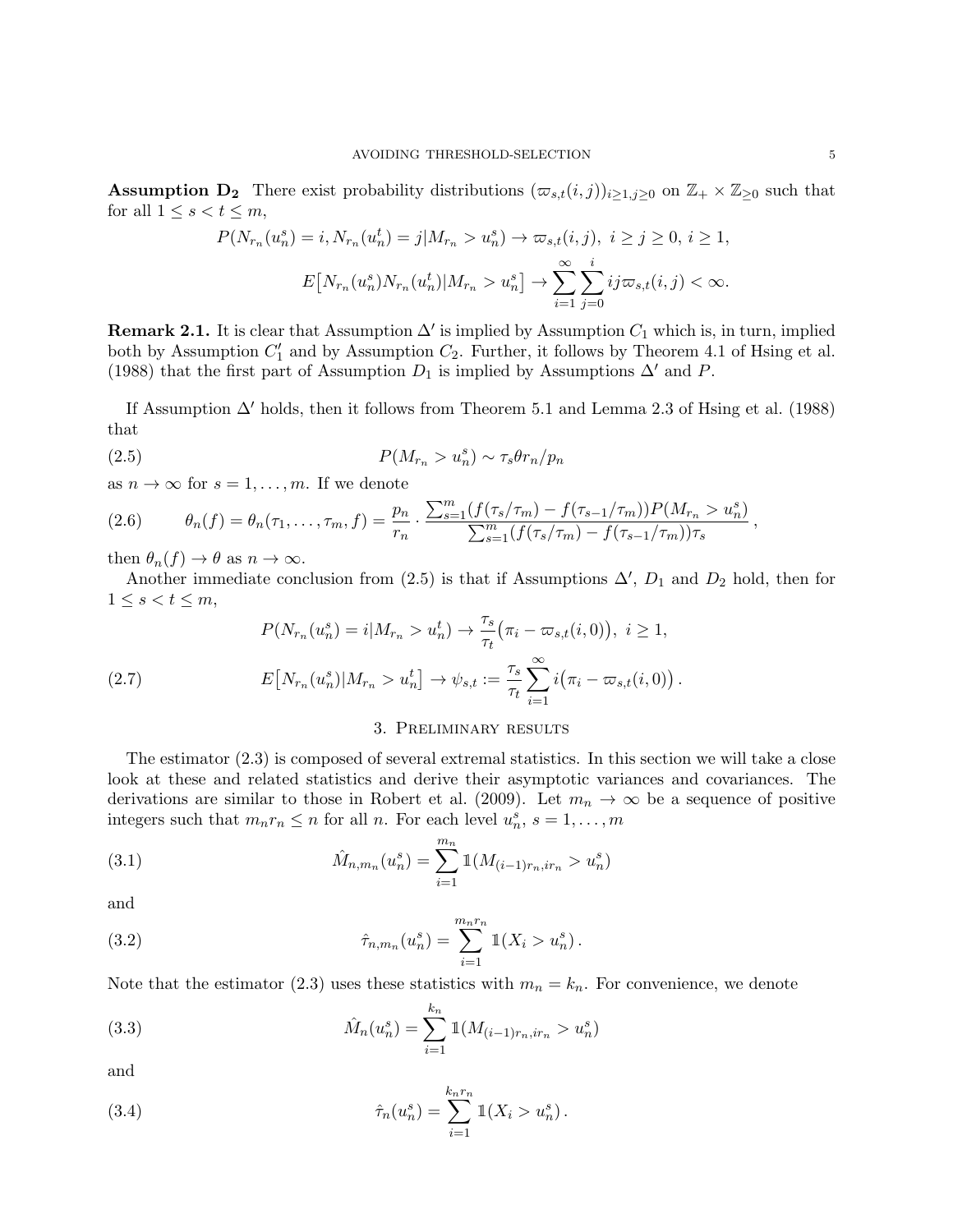We first consider the asymptotic variance of  $\hat{M}_{n,m_n}(u_n^s)$ .

**Proposition 3.1.** Let  $\{X_i\}$  be a stationary sequence with extremal index  $\theta$ . Let  $(p_n)$  be as in (2.4), and suppose that Assumption  $C_1$  holds. Then for  $1 \leq s \leq m$ , as  $n \to \infty$ ,

(3.5) 
$$
\frac{p_n}{m_n r_n} \text{var}(\hat{M}_{n,m_n}(u_n^s)) \to \tau_s \theta.
$$

*Proof.* Fix  $1 \leq s \leq m$  and write out the variance:

$$
\begin{split} \text{var}(\hat{M}_{n,m_n}(u_n^s)) &= \sum_{i=1}^{m_n} \text{var}(\mathbb{1}(M_{(i-1)r_n,ir_n} > u_n^s)) \\ &+ 2 \sum_{1 \le i < j \le m_n} \text{cov}(\mathbb{1}(M_{(i-1)r_n,ir_n} > u_n^s), \mathbb{1}(M_{(j-1)r_n,ir_n} > u_n^s)) \\ &= m_n P(M_{r_n} > u_n^s)(1 - P(M_{r_n} > u_n^s)) \\ &+ 2(m_n - 1)\big(P(M_{r_n} > u_n^s, M_{r_n,2r_n} > u_n^s) - (P(M_{r_n} > u_n^s))^2\big) \\ &+ 2 \sum_{v=2}^{m_n - 1} (m_n - v) \text{cov}(\mathbb{1}(M_{r_n} > u_n^s), \mathbb{1}(M_{vr_n,(v+1)r_n} > u_n^s)) \\ &:= I_{1,n} + I_{2,n} + I_{3,n} \,. \end{split}
$$

It follows from (2.5) that

$$
\frac{p_n}{m_nr_n}I_{1,n}\to \tau_s\theta
$$

as  $n \to \infty$ . Furthermore,

$$
\frac{p_n}{m_n r_n} I_{3,n} \leq 2 \frac{p_n}{r_n} \text{var}(\mathbb{1}(M_{r_n} > u_n^s)) \sum_{v=2}^{m_n - 1} \rho_{n,(v-1)r_n}(u_n^s)
$$

$$
\leq 2 \frac{p_n}{r_n} \text{var}(\mathbb{1}(M_{r_n} > u_n^s)) \frac{1}{r_n} \sum_{l=1}^n \rho_{n,l}(u_n^s) \to 0
$$

by  $(2.5)$  and Assumption  $C_1$ , so it remains to consider  $I_{2,n}$ . By  $(2.5)$  we only need to show that

$$
p_n r_n^{-1} P(M_{r_n} > u_n^s, M_{r_n, 2r_n} > u_n^s) \to 0.
$$

Note that

$$
P(M_{r_n} > u_n^s, M_{r_n, 2r_n} > u_n^s) \le P(M_{r_n - l_n} > u_n^s, M_{r_n, 2r_n} > u_n^s) + P(M_{l_n} > u_n^s)
$$
  
\n
$$
\le P(M_{r_n - l_n} > u_n^s)P(M_{r_n} > u_n^s) + \alpha_{n, l_n}(u_n^s) + P(M_{l_n} > u_n^s)
$$
  
\n
$$
\le P(M_{r_n} > u_n^s)^2 + \alpha_{n, l_n}(u_n^s) + P(M_{l_n} > u_n^s).
$$

Since  $l_n = o(r_n)$ , and  $p_n r_n^{-1} \alpha_{n,l_n}(u_n^s) \to 0$ , there is an intermediate sequence  $l'_n$  with  $l_n = o(l'_n)$  and  $l'_n = o(r_n)$ , such that  $p_n(l'_n)^{-1} \alpha_{n,l_n}(u_n^s) \to 0$ . Then as in (2.5),

$$
p_n(l'_n)^{-1}P(M_{l'_n} > u^s_n) \to \tau_s \theta,
$$

so we have both

$$
p_n r_n^{-1} P(M_{l_n} > u_n^s) \leq p_n (l'_n)^{-1} (l'_n r_n^{-1}) P(M_{l'_n} > u_n^s) \to 0
$$

and

$$
p_n r_n^{-1} \alpha_{n,l_n}(u_n^s) \to 0.
$$

Therefore, the result follows.  $\Box$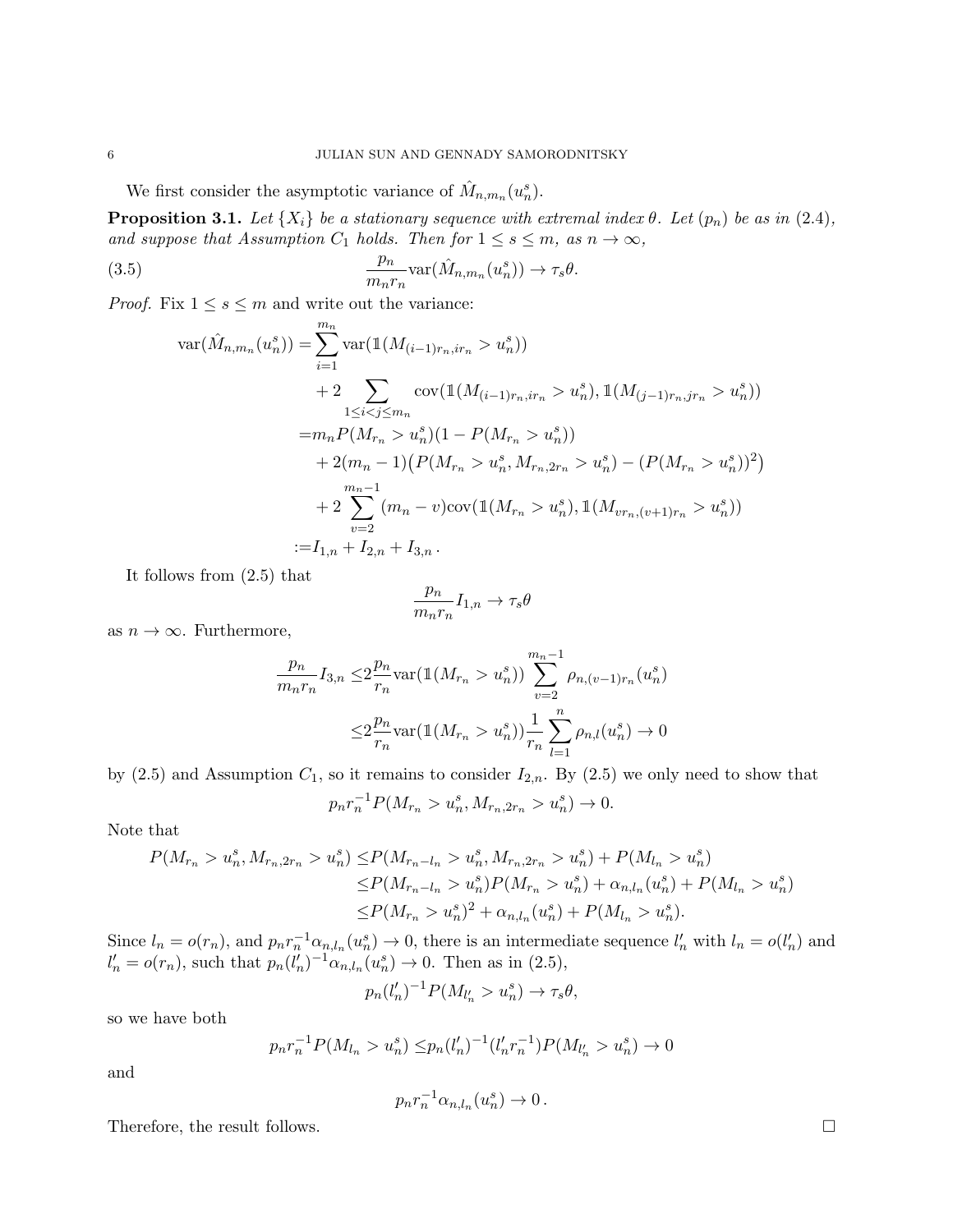The asymptotic covariance of  $\hat{M}_{n,m_n}(u_n^s)$  and  $\hat{M}_{n,m_n}(u_n^t)$  for  $s \neq t$  can be obtained in an identical way (with a slightly different assumption). The proof is omitted.

**Proposition 3.2.** Let  $\{X_i\}$  be a stationary sequence with extremal index  $\theta$ . Let  $(p_n)$  be as in (2.4), and suppose that Assumption  $C_2$  holds. Then for  $1 \leq s < t \leq m$ , as  $n \to \infty$ ,

(3.6) 
$$
\frac{p_n}{m_nr_n} \text{cov}(\hat{M}_{n,m_n}(u_n^s), \hat{M}_{n,m_n}(u_n^t)) \to \tau_t \theta.
$$

Now we find the variance and covariance of  $\hat{\tau}_{n,m_n}(u_n^s)$  and  $\hat{\tau}_{n,m_n}(u_n^t)$  for  $1 \leq s < t \leq m$ . We start with the variance.

**Proposition 3.3.** Let  $\{X_i\}$  be a stationary sequence with extremal index  $\theta$ . Suppose that Assumptions  $C_1$  and  $D_1$  hold. Then as  $n \to \infty$ , for  $1 \leq s \leq m$ ,

(3.7) 
$$
\frac{p_n}{m_n r_n} \text{var}(\hat{\tau}_{n,m_n}(u_n^s)) \to \tau_s \theta \sum_{j=1}^{\infty} j^2 \pi_j.
$$

*Proof.* We proceed as in Proposition 3.1. Using the notation  $N_{a,b}(w) = \sum_{a \le i \le b} \mathbb{1}(X_i > w)$  for integers  $0 \le a < b$ , we obtain for a fixed  $1 \le s \le m$ ,

$$
\begin{split} \text{var}(\hat{\tau}_{n,m_n}(u_n^s)) &= \text{var}(N_{m_nr_n}(u_n^s)) \\ &= \sum_{i=1}^{m_n} \text{var}\big(N_{(i-1)r_n,ir_n}(u_n^s)\big) \\ &+ 2 \sum_{1 \le i < j \le m_n} \text{cov}\big(N_{(i-1)r_n,ir_n}, N_{(j-1)r_n,jr_n}\big) \\ &= m_n \text{var}(N_{r_n}) + 2(m_n - 1)\text{cov}\big(N_{r_n}, N_{r_n,2r_n}\big) \\ &+ 2 \sum_{v=2}^{m_n - 1} (m_n - v)\text{cov}\big(N_{r_n} N_{vr_n,(v+1)r_n}\big) \\ &:= I_{1,n} + I_{2,n} + I_{3,n} \,. \end{split}
$$

It follows from  $(2.5)$  and Assumption  $D_1$  that

$$
\frac{p_n}{m_n r_n} I_{1,n} \sim \frac{p_n}{r_n} P(M_{r_n} > u_n^s) E[N_{r_n}^2(u_n^s)|M_{r_n} > u_n^s]
$$

$$
- \frac{p_n}{r_n} (P(M_{r_n} > u_n^s))^2 (E[N_{r_n}(u_n^s)|M_{r_n} > u_n^s])^2
$$

$$
\to \tau_s \theta \sum_{j=1}^{\infty} j^2 \tau_j
$$

as  $n \to \infty$ . Furthermore,

$$
\frac{p_n}{m_n r_n} I_{3,n} \leq 2 \frac{p_n}{r_n} \text{var}(N_{r_n}) \sum_{v=2}^{m_n - 1} \rho_{n,(v-1)r_n}(u_n^s)
$$
\n
$$
\leq 2 \frac{p_n}{r_n} P(M_{r_n} > u_n^s) E[N_{r_n}^2(u_n^s)|M_{r_n} > u_n^s] \frac{1}{r_n} \sum_{l=1}^n \rho_{n,l}(u_n^s) \to 0
$$

by Assumptions  $C_1$  and  $D_1$ . As far as  $I_{2,n}$  is concerned, we only need to show that

 $p_n r_n^{-1} E(N_{r_n} N_{r_n, 2r_n}) \to 0.$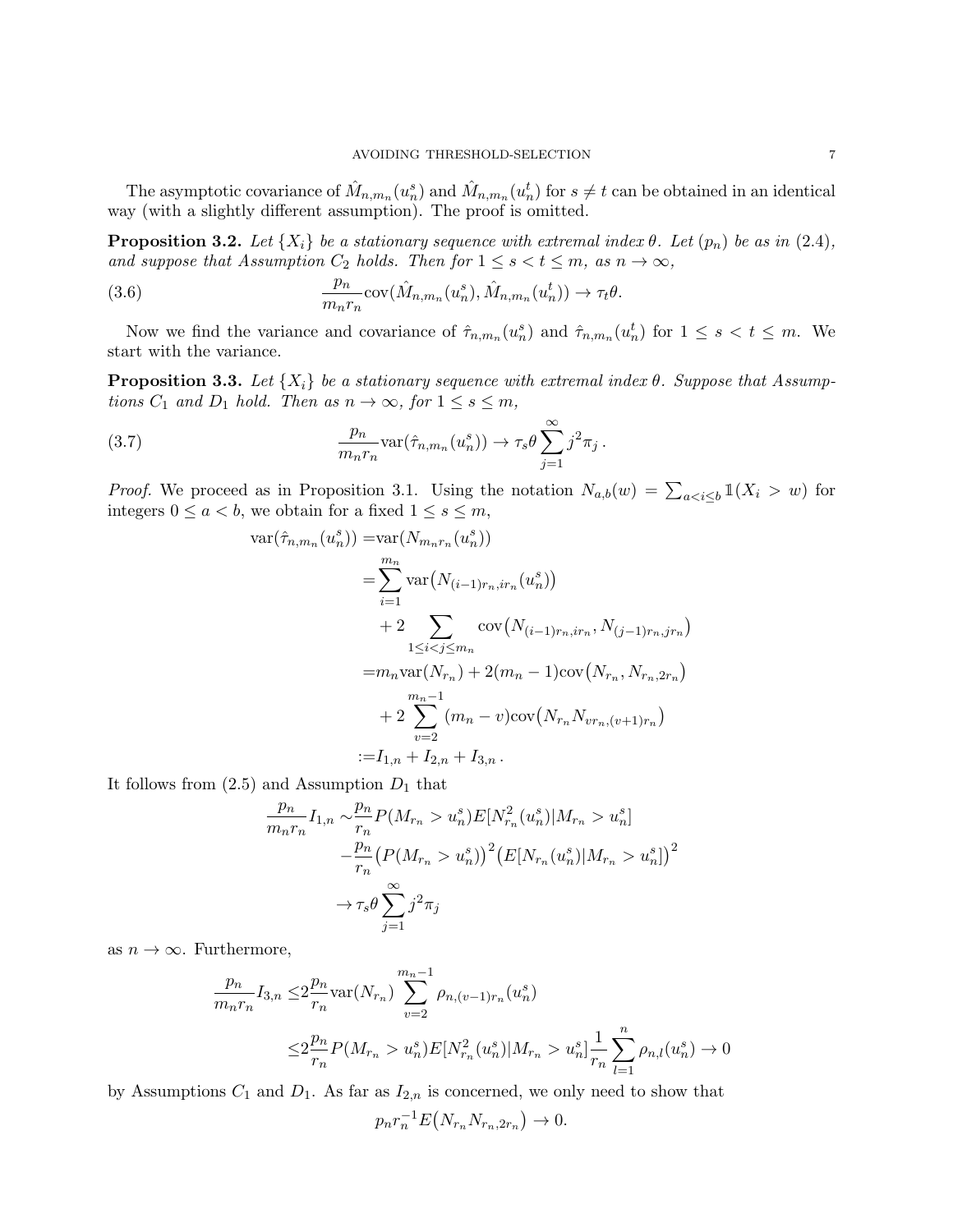However,

$$
E(N_{r_n}N_{r_n,2r_n}) = E(N_{r_n-l_n}N_{r_n,2r_n}) + E(N_{r_n-l_n,r_n}N_{r_n,2r_n})
$$
  

$$
\leq (EN_{r_n})^2 + E(N_{r_n})^2 \rho_{n,l_n}(u_n^s) + E(N_{r_n-l_n,r_n}N_{r_n,2r_n})
$$

By Assumptions  $C_1$  and  $D_1$  and the above calculation, both  $k_n (EN_{r_n})^2 \to 0$  and  $k_n E(N_{r_n})^2 \rho_{n,l_n}(u_n^s) \to$ 0 as  $n \to \infty$ . Furthermore, by stationarity it is clear that

.

$$
\frac{E(N_{r_n})^2}{E(N_{l_n})^2} \ge \lfloor r_n/l_n \rfloor \to \infty
$$

as  $n \to \infty$ . Therefore,

$$
k_n E\big(N_{r_n-l_n,r_n} N_{r_n,2r_n}\big) \leq k_n \left(E(N_{l_n})^2\right)^{1/2} \left(E(N_{r_n})^2\right)^{1/2}
$$

$$
\leq k_n E(N_{r_n})^2 \left(\frac{E(N_{l_n})^2}{E(N_{r_n})^2}\right)^{1/2} \to 0
$$

as  $n \to \infty$ . This completes the proof.

The asymptotic covariance between  $\hat{\tau}_{n,m_n}(u_n^s)$  and  $\hat{\tau}_{n,m_n}(u_n^t)$  for  $1 \leq s < t \leq m$  can be found in the same way. Once again, we omit the proof.

**Proposition 3.4.** Let  $\{X_i\}$  be a stationary sequence with extremal index  $\theta$ . Suppose that Assumptions  $C_2$  and  $D_2$  hold. Then as  $n \to \infty$ , for  $1 \leq s < t \leq m$ ,

(3.8) 
$$
\frac{p_n}{m_n r_n} \operatorname{cov}(\hat{\tau}_{n,m_n}(u_n^s), \hat{\tau}_{n,m_n}(u_n^t)) \to \tau_s \theta \sum_{i=1}^{\infty} \sum_{j=0}^i ij \varpi_{s,t}(i,j).
$$

We now address the asymptotic covariances between  $\hat{\tau}$  and  $\hat{M}$ . We start with the "diagonal" case.

**Proposition 3.5.** Let  $\{X_i\}$  be a stationary sequence with extremal index  $\theta$ . Suppose that Assumption  $C'_1$  holds. Then as  $n \to \infty$ , for  $1 \le s \le m$ ,

(3.9) 
$$
\frac{p_n}{m_n r_n} \operatorname{cov}(\hat{M}_{n,m_n}(u_n^s), \hat{\tau}_{n,m_n}(u_n^s)) \to \tau_s.
$$

*Proof.* Fix  $1 \leq s \leq m$ , we have

$$
cov(\hat{M}_{n,m_n}(u_n^s), \hat{\tau}_{n,m_n}(u_n^s)) = \sum_{i=1}^{m_n} \sum_{j=1}^{m_n r_n} cov(\mathbb{1}(M_{(i-1)r_n,ir_n} \le u_n^s), \mathbb{1}(X_j \le u_n^s)).
$$

We split the sum into two pieces,  $I_{1,n} + I_{2,n}$ , depending on whether  $(i-1)r_n < j \leq ir_n$  or not. By stationarity,

$$
\frac{p_n}{m_n r_n} I_{1,n} \sim \frac{p_n}{r_n} \sum_{i=1}^{r_n} \text{cov}(\mathbb{1}(M_{r_n} \le u_n^s), \mathbb{1}(X_i \le u_n^s))
$$

$$
\sim p_n P(X_1 > u_n^s) P(M_{r_n} \le u_n^s) \to \tau_s
$$

by  $(2.4)$  and  $(2.5)$ .

Furthermore, we can bound  $I_{2,n}$  as follows:

$$
|I_{2,n}| \leq 2m_n \sqrt{\text{var}(\mathbb{1}(M_{r_n} \leq u_n^s))\text{var}(\mathbb{1}(X_1 \leq u_n^s))} \sum_{l=1}^n \rho_{n,l}(u_n^s),
$$

and the fact that  $(p_n/(m_nr_n))I_{2,n} \to 0$  as  $n \to \infty$  follows from (2.4), (2.5) and Assumption  $C'_1$ .  $\Box$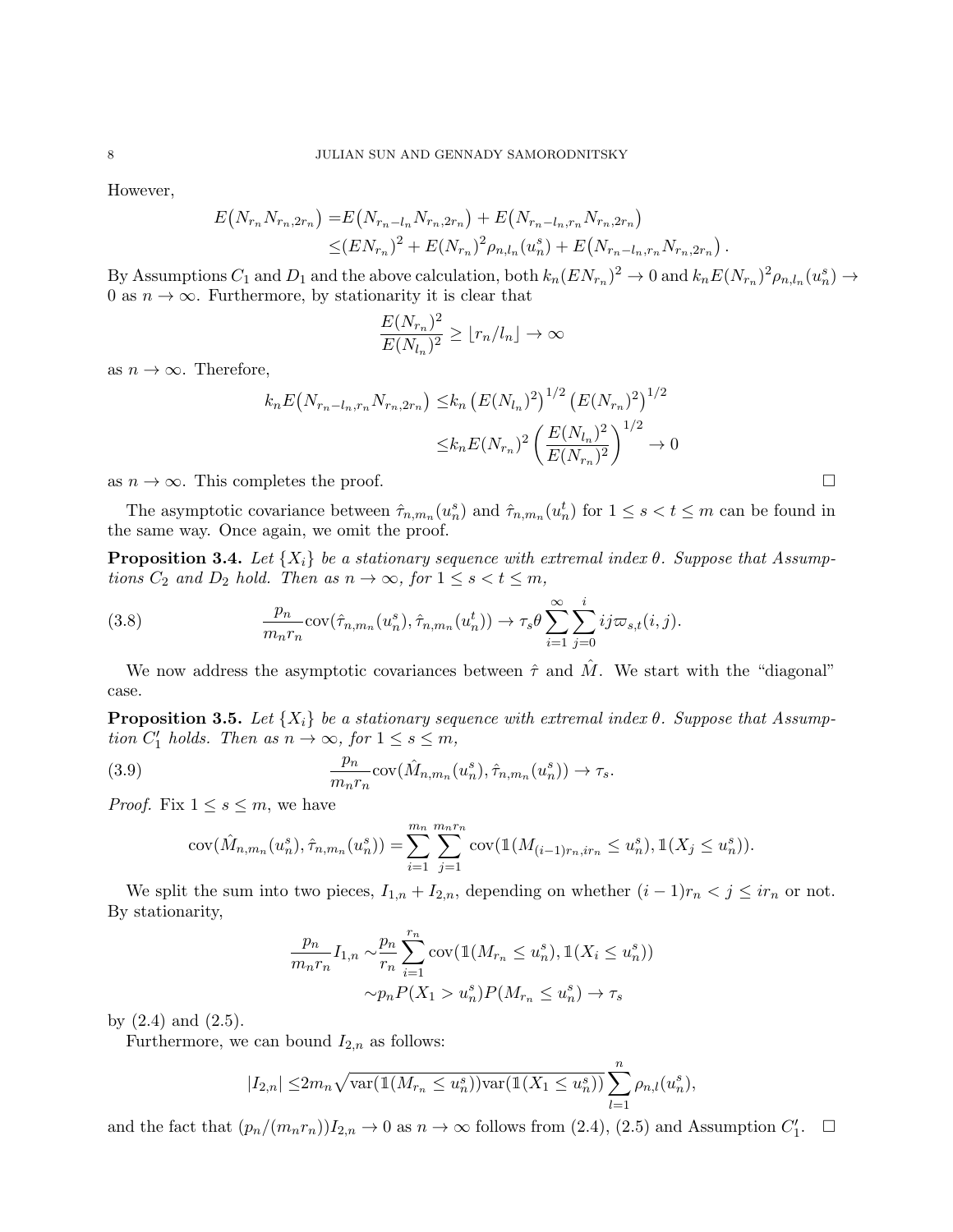The asymptotic behaviour of  $cov(\hat{M}_{n,m_n}(u_n^s),\hat{\tau}_{n,m_n}(u_n^t))$  with  $1 \leq s < t \leq m$  is similar to the "diagonal" case. The proof of the next proposition is similar to the argument in Proposition 3.5 (once we use the appropriate assumption), and is omitted.

**Proposition 3.6.** Let  $\{X_i\}$  be a stationary sequence with extremal index  $\theta$ . Suppose that Assumption  $C'_2$  holds. Then as  $n \to \infty$ , for  $1 \le s < t \le m$ ,

(3.10) 
$$
\frac{p_n}{m_nr_n} \text{cov}(\hat{M}_{n,m_n}(u_n^s), \hat{\tau}_{n,m_n}(u_n^t)) \to \tau_t.
$$

Finally, we consider the asymptotic behaviour of  $cov(\hat{M}_{n,m_n}(u_n^t),\hat{\tau}_{n,m_n}(u_n^s))$  with  $1 \leq s < t \leq m$ . **Proposition 3.7.** Let  $\{X_i\}$  be a stationary sequence with extremal index  $\theta$ . Suppose that Assumptions  $\Delta'$ ,  $D_1$  and  $D_2$  hold. Then as  $n \to \infty$ , for  $1 \leq s < t \leq m$ ,

(3.11) 
$$
\frac{p_n}{m_n r_n} \operatorname{cov}(\hat{M}_{n,m_n}(u_n^t), \hat{\tau}_{n,m_n}(u_n^s)) \to \tau_t \theta \psi_{s,t},
$$

where  $\psi_{s,t}$  is defined in (2.7).

Proof. As before,

$$
cov(\hat{M}_{n,m_n}(u_n^t), \hat{\tau}_{n,m_n}(u_n^s)) = \sum_{i=1}^{m_n} \sum_{j=1}^{m_n r_n} cov(\mathbb{1}(M_{(i-1)r_n,ir_n} > u_n^t), \mathbb{1}(X_j > u_n^s)).
$$

Once again we split the sum into two pieces,  $I_{1,n} + I_{2,n}$ , depending on whether  $(i-1)r_n < j \leq ir_n$ or not. By stationarity,

$$
\frac{p_n}{m_n r_n} I_{1,n} \sim \frac{p_n}{r_n} \sum_{i=1}^{r_n} \text{cov}(\mathbb{1}(M_{r_n} > u_n^t), \mathbb{1}(X_i > u_n^s))
$$
\n
$$
= \frac{p_n}{r_n} \sum_{i=1}^{r_n} P(M_{r_n} > u_n^t, X_i > u_n^s) - p_n P(M_{r_n} > u_n^t) P(X_1 > u_n^s)
$$
\n
$$
= \frac{p_n}{r_n} E[N_{r_n}(u_n^s)|M_{r_n} > u_n^t] P(M_{r_n} > u_n^t) - p_n P(M_{r_n} > u_n^t) P(X_1 > u_n^s)
$$
\n
$$
\to \tau_t \theta \psi_{s,t}
$$

as  $n \to \infty$  by (2.4), (2.5) and (2.7). Since  $I_{2,n} \to 0$  as before, the proof of the proposition is  $\Box$ complete.  $\Box$ 

## 4. A Central Limit Theorem for the Multilevel Estimator

In this section we establish the asymptotic normality of our multilevel estimator (2.3). We start by checking the consistency of the estimator.

**Proposition 4.1.** Let  $\{X_i\}$  be a stationary sequence with extremal index  $\theta$ . Suppose that Assumptions  $C_1$  and  $D_1$  hold. Then as  $n \to \infty$ ,

$$
\hat{\theta}_n(f) \to_P \theta.
$$

*Proof.* Note that for  $1 \leq s \leq m$ , by  $(2.5)$ ,

$$
E\left(\frac{p_n}{n}\hat{M}_n(u_n^s)\right) = \frac{k_n p_n}{n} P(M_{r_n} > u_n^s) \to \tau_s \theta
$$

as  $n \to \infty$ . Since  $\text{var}((p_n/n)\hat{M}_n(u_n^s)) \to 0$  by Proposition 3.1, it follows that  $(p_n/n)\hat{M}_n(u_n^s) \to_P \tau_s \theta$ as  $n \to \infty$ .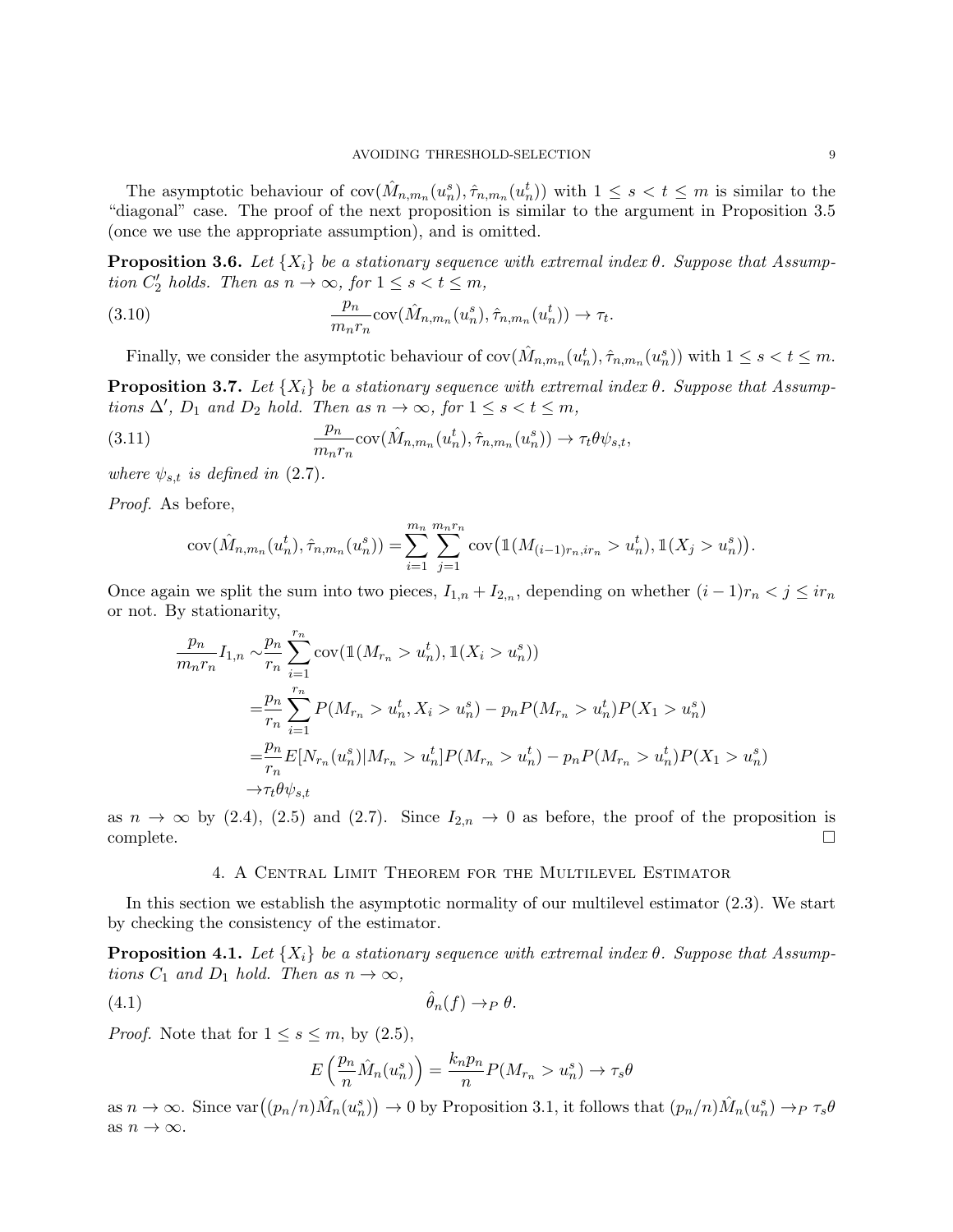Similarly, by (2.4) and Proposition 3.3 we have  $(p_n/n)\hat{\tau}_n(u_n^s) \to_P \tau_s$  as  $n \to \infty$  for  $1 \leq s \leq m$ . In particular,

$$
\widehat{\tau_s/\tau_m} \to_P \tau_s/\tau_m \text{ for } 1 \le s \le m,
$$

and the result follows.  $\Box$ 

The next theorem is the main result of this section. It establishes asymptotic normality of the estimator (2.3). It requires an assumption on the rate of convergence in (2.5). We assume that, as  $n \to \infty$ ,

(4.2) 
$$
\sqrt{n/p_n} [(p_n/r_n) P(M_{r_n} > u_n^s) - \tau_s \theta] \to 0, \ 1 \le s \le m.
$$

Such an assumption is sometimes associated with a sufficiently large block size  $r_n$ ; see e.g. Robert et al. (2009).

Under the notation of Assumptions  $D_1$  and  $D_2$  we denote

$$
\mu_2 := \sum_{j=1}^{\infty} j^2 \pi_j,
$$
  

$$
\mu_{s,t} := \sum_{i=1}^{\infty} \sum_{j=0}^{i} ij \varpi_{s,t}(i,j), \ 1 \le s < t \le m.
$$

**Theorem 4.2.** Let  $\{X_i\}$  be a stationary sequence with extremal index  $\theta$ . Assume that Assumptions  $C'_1, C_2, C'_2, D_1$  and  $D_2$  hold. Assume further (4.2). Then as  $n \to \infty$ ,

(4.3)  $\sqrt{n/p_n}(\hat{\theta}_n(f) - \theta) \rightarrow_d \mathcal{N}(0, \sigma^2),$ 

where  $\sigma^2 = h^T \Sigma h$ , with a  $(2m) \times (2m)$  covariance matrix  $\Sigma$  and a 2m-dimensional vector h defined as follows: for  $1 \leq s \leq t \leq m$ ,

$$
\sigma_{s,t} = \tau_t \theta,
$$
  
\n
$$
\sigma_{m+s,m+t} = \tau_s \theta \mu_{s,t},
$$
  
\n
$$
\sigma_{s,m+t} = \tau_t,
$$
  
\n
$$
\sigma_{t,m+s} = \tau_t \theta \psi_{s,t},
$$

where  $\mu_{s,s}$  is taken to be  $\mu_2$  for each s, while  $\psi_{s,t}$  is defined by (2.7) for  $s < t$  and taken to be  $1/\theta$ if  $s = t$ . Furthermore,

$$
h_s = \frac{f(\tau_s/\tau_m) - f(\tau_{s-1}/\tau_m)}{\sum_{t=1}^m (f(\tau_t/\tau_m) - f(\tau_{t-1}/\tau_m))\tau_t}, \ 1 \le s \le m,
$$
  

$$
h_{m+s} = -\frac{(f(\tau_s/\tau_m) - f(\tau_{s-1}/\tau_m))\theta}{\sum_{t=1}^m (f(\tau_t/\tau_m) - f(\tau_{t-1}/\tau_m))\tau_t}, \ 1 \le s \le m,
$$

where we set  $\tau_0 = \infty$  and  $f(\infty) = 0$ .

Proof. The argument is similar to that used in Theorem 4.2 of Robert et al. (2009). Notice that

$$
\hat{\theta}_n(f) = h\big((p_n/n)\hat{M}_n(u_n^1), \dots, (p_n/n)\hat{M}_n(u_n^m), (p_n/n)\hat{\tau}_n(u_n^1), \dots, (p_n/n)\hat{\tau}_n(u_n^m)\big),
$$
  

$$
\theta = h\big(\tau_1\theta, \dots, \tau_m\theta, \tau_1, \dots, \tau_m\big),
$$

where  $h: [0, \infty)^m \times (0, \infty)^m \to [0, \infty)$  is defined by

$$
h(x_1,\ldots,x_m,y_1,\ldots,y_m)=\frac{\sum_{s=1}^m\big(f(y_s/y_m)-f(y_{s-1}/y_m)\big)x_s}{\sum_{s=1}^m\big(f(y_s/y_m)-f(y_{s-1}/y_m)\big)y_s}.
$$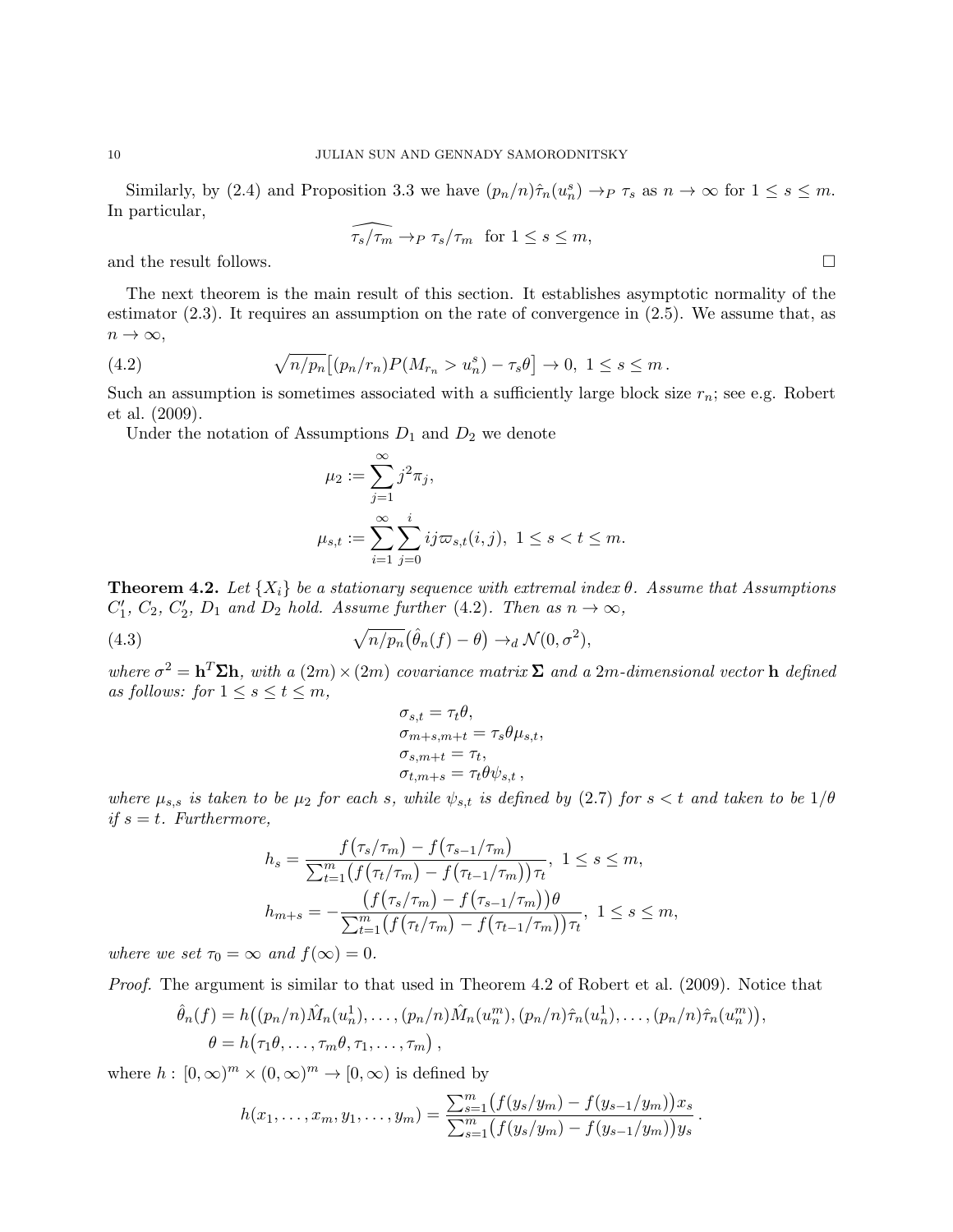Here and for the remainder of the proof we use the convention  $y_0 = \infty$  and  $f(\infty) = 0$ . Since

$$
\nabla h(\tau_1\theta,\ldots,\tau_m\theta,\tau_1,\ldots,\tau_m)=\mathbf{h}\,,
$$

by the delta method we only need to prove that

(4.4)  

$$
\sqrt{n/p_n} \begin{pmatrix} (p_n/n)\hat{M}_n(u_n^1) - \tau_1\theta \\ \vdots \\ (p_n/n)\hat{M}_n(u_n^m) - \tau_m\theta \\ (p_n/n)\hat{\tau}_n(u_n^1) - \tau_1 \\ \vdots \\ (p_n/n)\hat{\tau}_n(u_n^m) - \tau_m \end{pmatrix} \rightarrow_d \mathcal{N}(\mathbf{0}, \Sigma).
$$

We will, actually, prove the statement

(4.5) 
$$
\sqrt{n/p_n} \begin{pmatrix} (p_n/n) \big[ \hat{M}_n(u_n^1) - k_n P(M_{r_n} > u_n^1) \big] \\ \vdots \\ (p_n/n) \big[ \hat{M}_n(u_n^m) - k_n P(M_{r_n} > u_n^m) \big] \\ (p_n/n) \hat{\tau}_n(u_n^1) - \tau_1 \\ \vdots \\ (p_n/n) \hat{\tau}_n(u_n^m) - \tau_m \end{pmatrix} \rightarrow_d \mathcal{N}(\mathbf{0}, \Sigma).
$$

By  $(4.2)$  this will imply  $(4.4)$ .

We present an argument for the case  $m = 2$ . The argument for larger values of m is only notationally different. Denote by  $Z_{n,i}$ ,  $i = 1, 2, 3, 4$  the 4 entries in the vector in the left hand side of (4.5). By the Cramér-Wold device it suffices to show that for any  $\mathbf{a} = (a_1, a_2, a_3, a_4)^T \in \mathbb{R}^4$ , as  $n \to \infty$ ,

(4.6) 
$$
a_1 Z_{n,1} + a_2 Z_{n,2} + a_3 Z_{n,3} + a_4 Z_{n,4} \rightarrow_d \mathcal{N}(0, \mathbf{a}^T \Sigma \mathbf{a}).
$$

Denote  $m_n = \lfloor n/p_n \rfloor$  and let  $h_n = \lfloor k_n/m_n \rfloor$  and write

$$
Z_{n,1} = \sqrt{\frac{p_n}{n}} \sum_{i=1}^{h_n} \bar{I}_i(u_n^1) + o_p(1), \ Z_{n,2} = \sqrt{\frac{p_n}{n}} \sum_{i=1}^{h_n} \bar{I}_i(u_n^2) + o_p(1)
$$

$$
Z_{n,3} = \sqrt{\frac{p_n}{n}} \sum_{i=1}^{h_n} \bar{J}_i(u_n^1) + o_p(1), \ Z_{n,4} = \sqrt{\frac{p_n}{n}} \sum_{i=1}^{h_n} \bar{J}_i(u_n^2) + o_p(1),
$$

where

$$
\bar{I}_i(u_n^1) = \sum_{j=(i-1)m_n}^{im_n-1} \left( \mathbb{1}(M_{(j-1)r_n,jr_n} > u_n^1) - P(M_{r_n} > u_n^1) \right),
$$
\n
$$
\bar{I}_i(u_n^2) = \sum_{j=(i-1)m_n}^{im_n-1} \left( \mathbb{1}(M_{(j-1)r_n,jr_n} > u_n^2) - P(M_{r_n} > u_n^2) \right),
$$
\n
$$
\bar{J}_i(u_n^1) = \sum_{j=(i-1)m_n r_n}^{im_n r_n-1} \left( \mathbb{1}(X_j > u_n^1) - \tau_1/p_n \right),
$$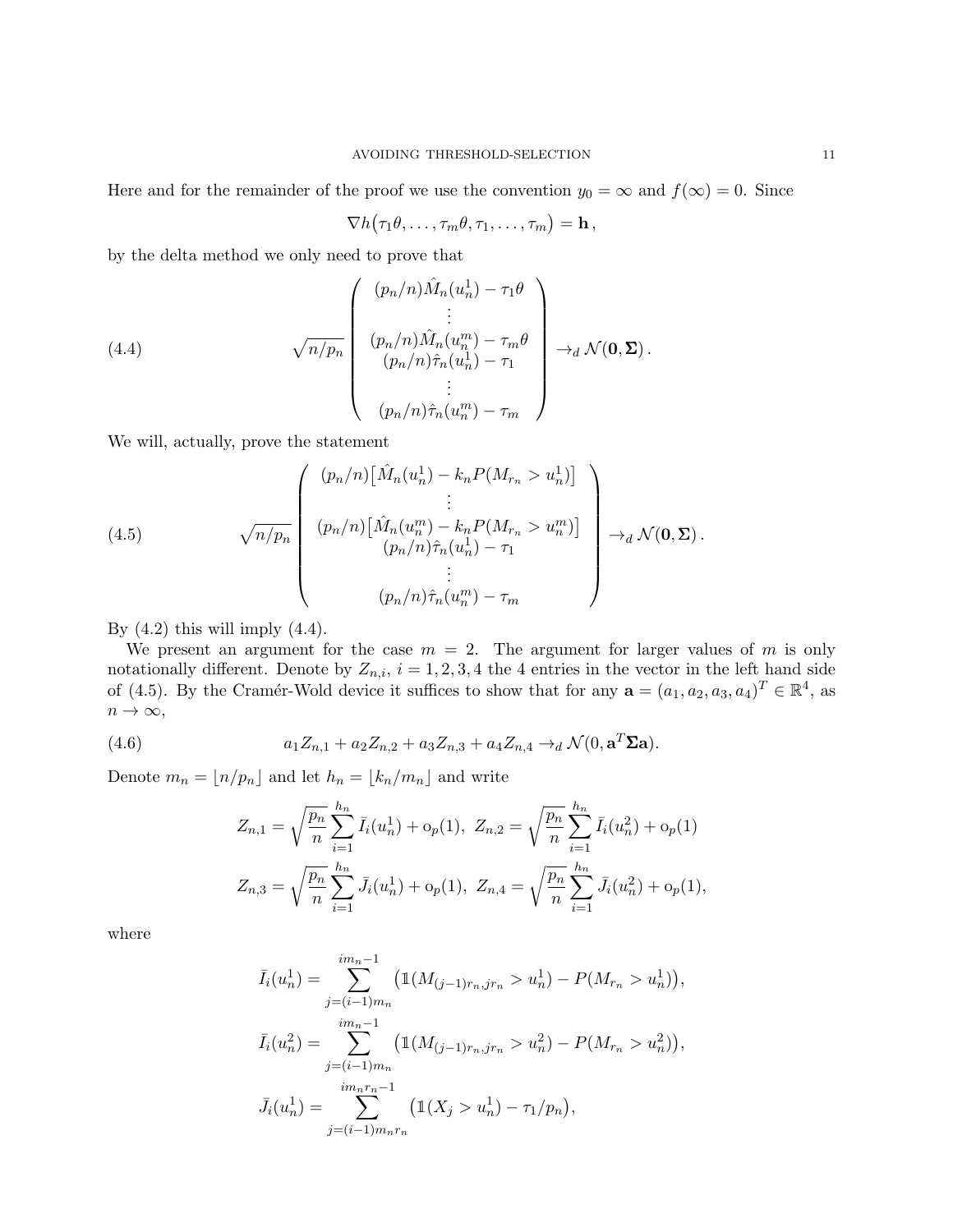$$
\bar{J}_i(u_n^2) = \sum_{j=(i-1)m_n r_n}^{im_n r_n - 1} \left( \mathbb{1}(X_j > u_n^2) - \tau_2/p_n \right).
$$

Let  $h_n^* \to \infty$  be a sequence of integers with  $(h_n^*)^2 = o(h_n)$ ,  $h_n = o((h_n^*)^3)$ . Partition the set  $\{1,\ldots,h_n\}$  into subsets of length  $h_n^*$  of consecutive integers, with two adjacent such subsets separated by a singleton. The number of subsets of length  $h_n^*$  is then  $q_n = \lfloor (h_n + 1)/(h_n^* + 1) \rfloor$ . We have

(4.7) 
$$
\sqrt{\frac{p_n}{n}} \sum_{i=1}^{h_n} \bar{I}_i(u_n^1) = \sqrt{\frac{p_n}{n}} \sum_{j=1}^{q_n} \sum_{i=(j-1)(h_n^*+1)+1}^{j(h_n^*+1)-1} \bar{I}_i(u_n^1) + \sqrt{\frac{p_n}{n}} \sum_{i=q_n(h_n^*+1)}^{h_n} \bar{I}_i(u_n^1).
$$

The variance of the second term is bounded by

$$
\frac{p_n q_n}{n} \text{var}(\bar{I}_1(u_n^1)) + \frac{p_n q_n^2}{n} \rho_{n,h_n^* r_n}(u_n^1) \text{var}(\bar{I}_1(u_n^1)) .
$$

By Proposition 3.1 the first entry above does not exceed a constant multiple of

$$
\frac{p_n q_n}{n} \frac{m_n r_n}{p_n} \sim \frac{1}{h_n^*} \to 0
$$

since  $h_n^* \to \infty$ . Since Assumption  $C_1$  is in force,

$$
\rho_{n,h_n^*r_n}(u_n^1) = \frac{1}{h_n^*r_n} h_n^*r_n \rho_{n,h_n^*r_n}(u_n^1) \leq \frac{1}{h_n^*r_n} \sum_{l=1}^n \rho_{n,l}(u_n^1) = o\left(\frac{1}{h_n^*}\right).
$$

Therefore, the second entry above does not exceed a constant multiple of

$$
\frac{p_n q_n^2}{n} \frac{1}{h_n^*} \frac{m_n r_n}{p_n} \sim \frac{h_n}{(h_n^*)^3} \to 0
$$

by the choice of  $h_n^*$ . Hence it follows that the variance of the second term in (4.7) converges to zero. Further, the variance of the third term in (4.7) is, apart from a multiplicative constant, bounded by

$$
\frac{p_n(h_n^*)^2}{n} \text{var}(\bar{I}_1(u_n^1)) \sim \frac{p_n(h_n^*)^2}{n} \frac{m_n r_n}{p_n} \sim \frac{(h_n^*)^2}{h_n} \to 0,
$$

once again by the choice of  $h_n^*$ . Therefore, we can write

$$
Z_{n,1} = \frac{1}{\sqrt{q_n}} \sum_{j=1}^{q_n} \left( \sqrt{\frac{p_n q_n}{n}} \sum_{i=(j-1)(h_n^*+1)+1}^{j(h_n^*+1)-1} \bar{I}_i(u_n^1) \right) + o_p(1) =: \frac{1}{\sqrt{q_n}} \sum_{j=1}^{q_n} \xi_{n,j,1} + o_p(1).
$$

Similarly,

$$
Z_{n,2} = \frac{1}{\sqrt{q_n}} \sum_{j=1}^{q_n} \left( \sqrt{\frac{p_n q_n}{n}} \sum_{i=(j-1)(h_n^*+1)+1}^{j(h_n^*+1)-1} \bar{I}_i(u_n^2) \right) + o_p(1) =: \frac{1}{\sqrt{q_n}} \sum_{j=1}^{q_n} \xi_{n,j,2} + o_p(1),
$$
  

$$
Z_{n,3} = \frac{1}{\sqrt{q_n}} \sum_{j=1}^{q_n} \left( \sqrt{\frac{q_n}{h_n}} \sum_{i=(j-1)(h_n^*+1)+1}^{j(h_n^*+1)-1} \bar{J}_i(u_n^1) \right) + o_p(1) =: \frac{1}{\sqrt{q_n}} \sum_{j=1}^{q_n} \xi_{n,j,3} + o_p(1),
$$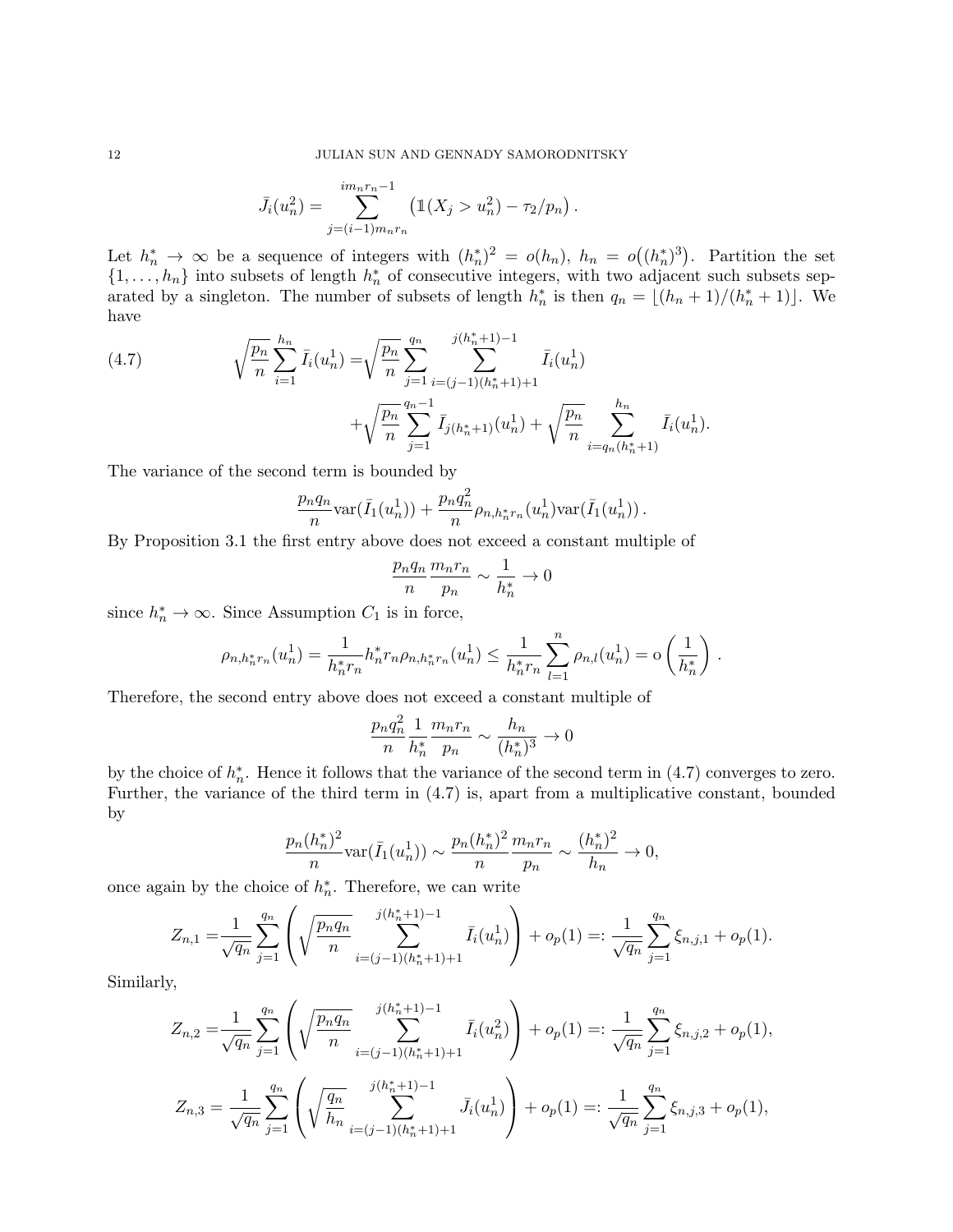$$
Z_{n,4} = \frac{1}{\sqrt{q_n}} \sum_{j=1}^{q_n} \left( \sqrt{\frac{q_n}{h_n}} \sum_{i=(j-1)(h_n^*+1)+1}^{j(h_n^*+1)-1} \bar{J}_i(u_n^2) \right) + o_p(1) =: \frac{1}{\sqrt{q_n}} \sum_{j=1}^{q_n} \xi_{n,j,4} + o_p(1).
$$

Writing  $\xi_{n,j} = a_1 \xi_{n,j,1} + a_2 \xi_{n,j,2} + a_3 \xi_{n,j,3} + a_4 \xi_{n,j,4}$ , we conclude that

$$
a_1 Z_{n,1} + a_2 Z_{n,2} + a_3 Z_{n,3} + a_4 Z_{n,4} = \frac{1}{\sqrt{q_n}} \sum_{j=1}^{q_n} \xi_{n,j} + o_p(1).
$$

Notice that for fixed n the elements of the stationary sequence defining each pair of  $\xi_{n,i}$  and  $\xi_{n,j}$ ,  $i \neq j$ , are separated by at least  $h_n^* r_n$  entries. Furthermore, by Assumptions  $C_1$  and  $C_2$ ,

$$
\rho_{n,h_n^*r_n}(u_n^1, u_n^2) = o(1/h_n) = o(1/q_n).
$$

Since for any real  $\theta$ 

$$
\begin{aligned}\n&E\exp\left\{i\theta \frac{1}{\sqrt{q_n}}\sum_{j=1}^{q_n} \xi_{n,j}\right\} - \prod_{j=1}^{q_n} E\exp\left\{i\theta \frac{1}{\sqrt{q_n}} \xi_{n,j}\right\} \\
&\leq \sum_{k=1}^{q_n} \left| E\exp\left\{i\theta \frac{1}{\sqrt{q_n}}\sum_{j=1}^{q_n-k+1} \xi_{n,j}\right\} - E\exp\left\{i\theta \frac{1}{\sqrt{q_n}}\sum_{j=1}^{q_n-k} \xi_{n,j}\right\} E\exp\left\{i\theta \frac{1}{\sqrt{q_n}} \xi_{n,q_n-k+1}\right\} \right| \\
&\leq q_n \rho_{n,h_n^*r_n}(u_n^1, u_n^2)\n\end{aligned}
$$

up to a multiplicative constant, the statement (4.6) will follow once we prove that

(4.8) 
$$
\frac{1}{\sqrt{q_n}} \sum_{j=1}^{q_n} Y_{n,j} \rightarrow_d \mathcal{N}(0, \mathbf{a}^T \mathbf{\Sigma} \mathbf{a}),
$$

where for each n,  $Y_{n,j}$ ,  $j = 1, \ldots, q_n$  are i.i.d. random variables with the same law as  $\xi_{n,1}$ . Since Propositions 3.1 - 3.7 tell us that  $\text{var}(\xi_{n,1}) \to \mathbf{a}^T \Sigma \mathbf{a}$  as  $n \to \infty$ , by the Lindeberg-Feller central limit theorem the convergence in (4.8) will follow once we check that for any  $\varepsilon > 0$ ,

$$
E\big(\xi_{n,1}^2 \mathbb{1}(|\xi_{n,1}| > \varepsilon q_n^{1/2})\big) \to 0
$$

as  $n \to \infty$ , which reduces to showing that

(4.9) 
$$
E(\xi_{n,1,i}^2 1(|\xi_{n,1,j}| > \varepsilon q_n^{1/2})) \to 0
$$

for each  $\varepsilon > 0$  and each pair  $i, j = 1, 2, 3, 4$ . We will check (4.9) for  $i = j = 1$ . All other combinations of *i*, *j* can be treated in a similar way. If  $\hat{M}_n^*(u_n^1)$  is defined by (3.1) with  $m_n$  replaced by  $m_n h_n^*$ , then we have to check that

$$
\frac{p_nq_n}{n}E\left((\hat{M}^*_n(u^1_n))^2\mathbb{1}\left(|\hat{M}^*_n(u^1_n)| > \varepsilon\sqrt{n/p_n}\right)\right) \to 0\,.
$$

While proving Proposition 3.1 we decomposed the variance of  $\hat{M}_n^*(u_n^1)$  into a sum of two terms, the second of which is of a smaller order than the first one. Therefore, we only need to prove that

$$
\frac{p_n q_n}{n} \sum_{i=1}^{m_n h_n^*} E\left[ \left( \mathbb{1}(M_{(i-1)r_n, ir_n} > u_n^1) - P(M_{r_n} > u_n^1) \right)^2 \right]
$$
  

$$
\mathbb{1} \left( \left| \sum_{j=1}^{m_n h_n^*} \left( \mathbb{1}(M_{(i-1)r_n, ir_n} > u_n^1) - P(M_{r_n} > u_n^1) \right) \right| > \varepsilon \sqrt{n/p_n} \right) \right] \to 0
$$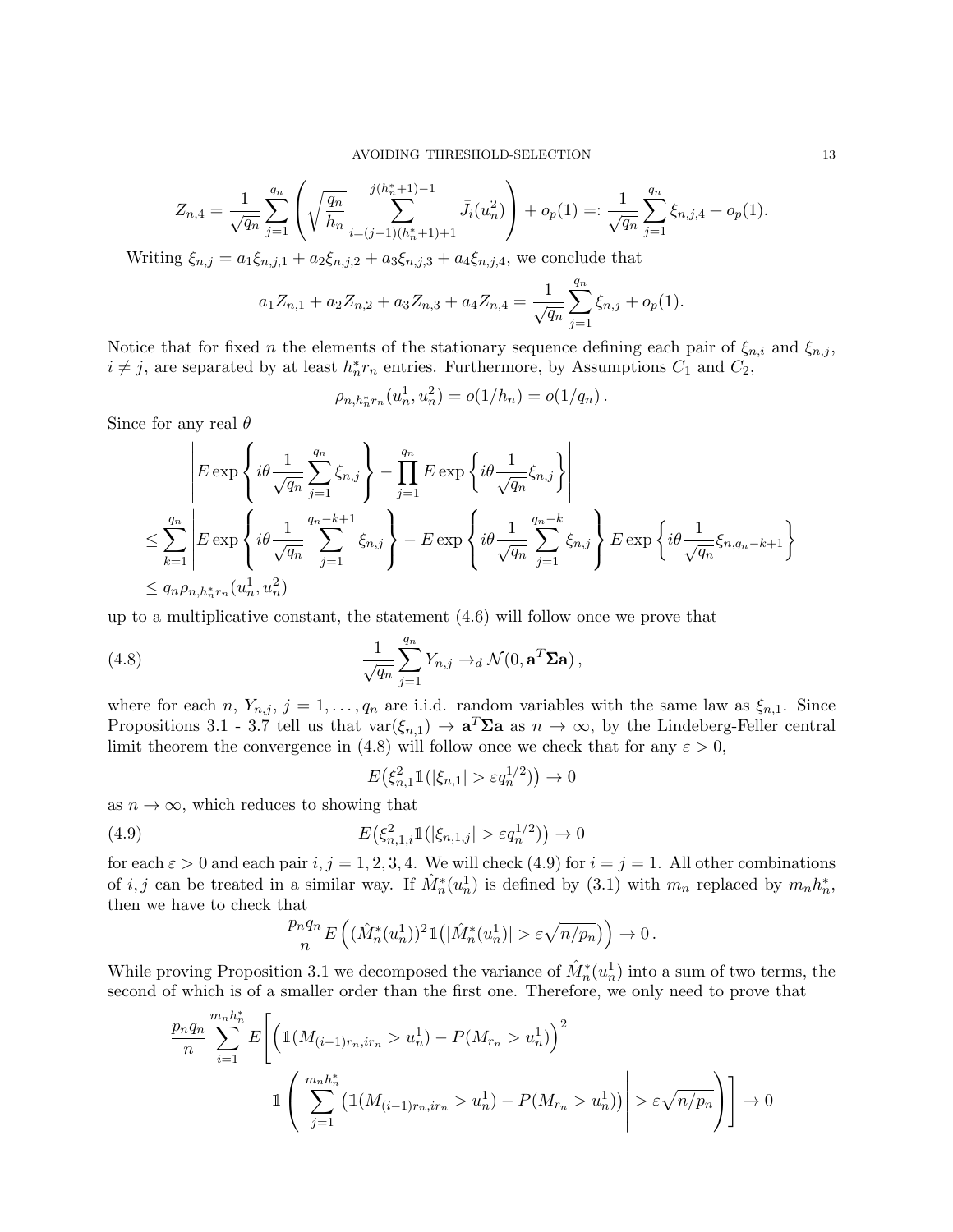and, since  $n/p_n \to \infty$ , by changing  $\varepsilon > 0$  to a smaller positive number, we only need to show that

$$
\frac{p_n q_n}{n} \sum_{i=1}^{m_n h_n^*} P\left(M_{(i-1)r_n, ir_n} > u_n^1, \left| \sum_{|j-i| \ge 2} \left( \mathbb{1}(M_{(i-1)r_n, ir_n} > u_n^1) - P(M_{r_n} > u_n^1) \right) \right| > \varepsilon \sqrt{n/p_n} \right) \to 0.
$$

Note that the expression in the left hand side above can be bounded by

$$
\frac{p_n q_n}{n} \sum_{i=1}^{m_n h_n^*} P(M_{(i-1)r_n, ir_n} > u_n^1) P\left(\left|\sum_{|j-i| \ge 2} (\mathbb{1}(M_{(i-1)r_n, ir_n} > u_n^1) - P(M_{r_n} > u_n^1))\right| > \varepsilon \sqrt{n/p_n}\right)
$$
  
+ 
$$
\frac{p_n q_n}{n} m_n h_n^* \alpha_{n,r_n}(u_n^1).
$$

The first term above converges to zero as  $n \to \infty$  by Proposition 3.1, while the second term converges to zero as  $n \to \infty$  by Assumption  $C_1$ . Therefore, the convergence in (4.8) has been established.

Remark 4.3. Note that without the assumption (4.2) what Theorem 4.2 proves is that

$$
\sqrt{n/p_n}(\hat{\theta}_n(f) - \theta_n(f)) \to_d \mathcal{N}(0, \sigma^2).
$$

The difference  $\theta_n(f) - \theta$  is then responsible for the bias of our estimator.

## 5. Testing the estimator

This section is devoted to testing the multilevel estimator (2.3) both on simulated data and real data. As in many cases of extremal inference, we should address the question of the bias of the estimator; see, in particular, Remark 4.3. One approach of tackling the bias is to build a simple model for it and then estimate it from the data. Following Drees (2011), we assume that the main term in the bias of  $\hat{M}_n(u_n^s)/\hat{\tau}_n(u_n^s)$  as an estimator of  $\theta$  is linear in  $\tau_s$ ,  $s = 1, \ldots, m$ . Since we estimate  $\tau_s$  by a scaled version of the statistics  $\hat{\tau}_n(u_n^s)$ , it is natural to use the following bias-corrected version of the multilevel estimator:

(5.1) 
$$
\hat{\theta}_n^b(f) = \frac{\sum_{s=1}^m \left[ f(\widehat{\tau_s/\tau_m}) - f(\widehat{\tau_{s-1}/\tau_m}) \right] (\hat{M}_n(u_n^s) - \hat{\beta}\hat{\tau}_n(u_n^s)^2)}{\sum_{s=1}^m \left[ f(\widehat{\tau_s/\tau_m}) - f(\widehat{\tau_{s-1}/\tau_m}) \right] \hat{\tau}_n(u_n^s)},
$$

where  $\hat{\beta}$  is a coefficient estimated from the data. We simply use the linear regression as follows.

Use the *m* levels  $u_n^1, \ldots, u_n^m$  to compute the values of  $\hat{M}_n(u_n^s), \hat{\tau}_n(u_n^s)$  and  $\hat{\theta}_n(u_n^s) = \hat{M}_n(u_n^s)/\hat{\tau}_n(u_n^s)$ for  $s = 1, \ldots, m$ . Now fit the regression line to the points  $(\hat{\tau}_n(u_n^s), \hat{\theta}_n(u_n^s)), s = 1, \ldots, m$ . Specifically, we use the least squares coefficients

(5.2) 
$$
(\hat{\beta}_0, \hat{\beta}_1)^T = (\mathbf{X}^T \mathbf{X})^{-1} \mathbf{X}^T \hat{\boldsymbol{\theta}}_n,
$$

where

$$
\hat{\boldsymbol{\theta}}_n = \left(\hat{\theta}_n(\bar{u}_n^1) \ \ldots \ \hat{\theta}_n(\bar{u}_n^m)\right)^T,
$$

and

$$
\mathbf{X} = \left( \begin{array}{cccc} 1 & 1 & \dots & 1 \\ \hat{\tau}_n(\bar{u}_n^1) & \hat{\tau}_n(\bar{u}_n^2) & \dots & \hat{\tau}_n(\bar{u}_n^m) \end{array} \right)^T.
$$

We use  $\hat{\beta}_1$  in (5.2) as our coefficient  $\hat{\beta}$  in (5.1). Alternatively, one could estimate that coefficient using different levels from the collection  $u_n^1, \ldots, u_n^m$ .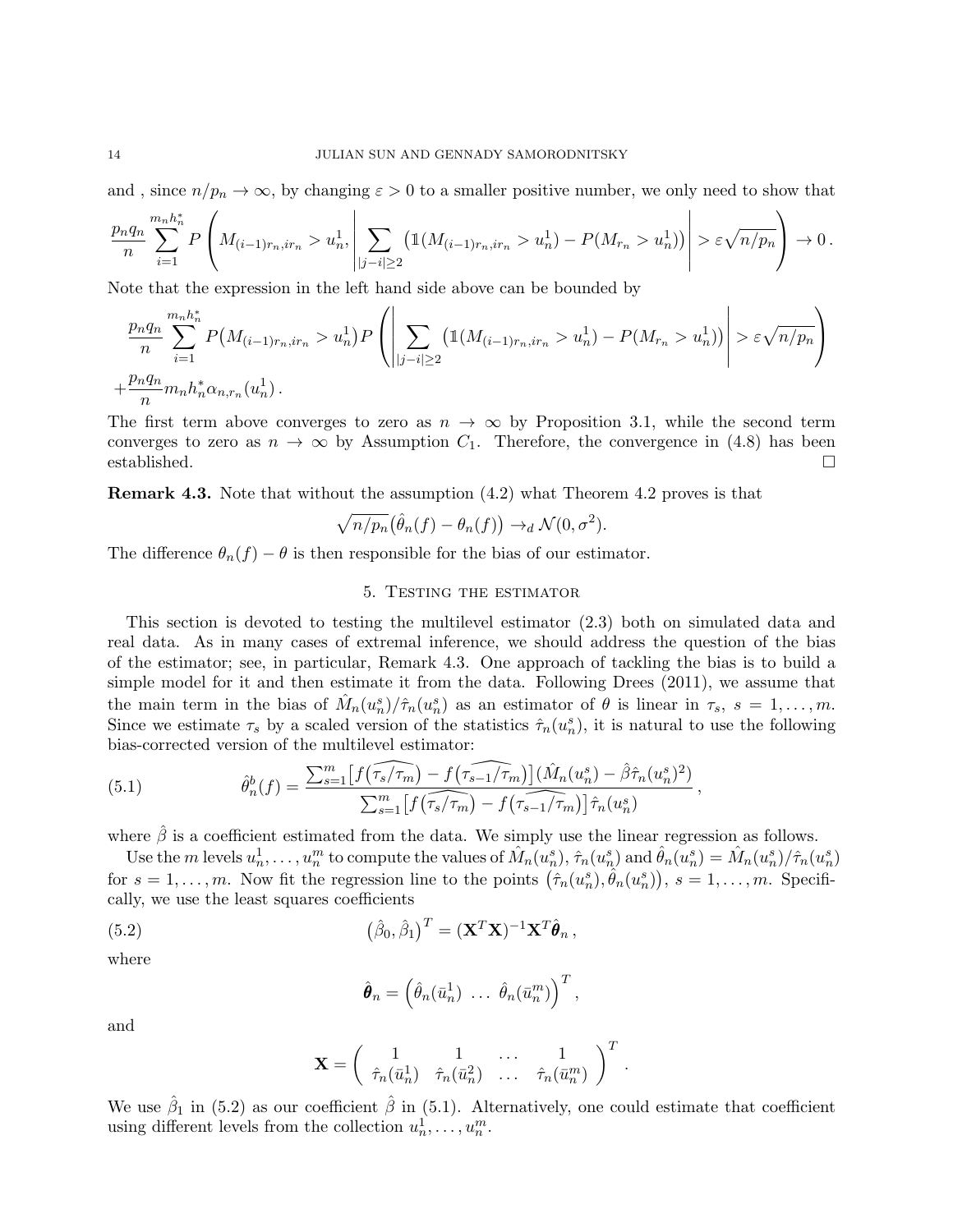**Remark 5.1.** Note that  $\hat{\beta}_0$  in (5.2) is itself an estimator for  $\theta$ . We have not studied its statistical properties, but it performs well on simulated data.

In the sequel we test the multilevel estimator  $(2.3)$  and its bias-corrected version  $(5.1)$  on simulated data and on S&P 500 Daily Log Returns.

5.1. **Simulation Study.** We have drawn samples from the  $MA(2)$  process

(5.3) 
$$
X_i = pZ_{i-2} + qZ_{i-1} + Z_i, \ i \ge 1,
$$

with  $0 < p, q < 1$ , and the noise sequence consisting of i.i.d. Pareto random variables  $Z_{-1}, Z_0, Z_1, \ldots$ with

(5.4) 
$$
P(Z_0 > x) = \begin{cases} 1, & \text{if } x < 1 \\ x^{-\alpha}, & \text{if } x \ge 1, \end{cases}
$$

for some  $\alpha > 0$ . It is elementary that for this sequence the extremal index is

$$
\theta = \frac{1}{1 + p^{\alpha} + q^{\alpha}},
$$

see e.g. Scotto et al. (2003). We have used the value  $\alpha = 2$  and 3 possible choices of the moving average parameters:  $(p, q) = \left(\frac{1}{\sqrt{2}}\right)^{1/2}$  $\frac{1}{2}, \frac{1}{\sqrt{2}}$  $\frac{1}{2}),(\frac{1}{\sqrt{2}})$  $\frac{1}{3}, \frac{1}{\sqrt{3}}$  $\frac{1}{6}),(\frac{1}{\sqrt{2}})$  $\frac{1}{6}, \frac{1}{\sqrt{2}}$  $\frac{1}{6}$ ). These choices result in  $\theta = \frac{1}{2}$  $\frac{1}{2}, \frac{2}{3}$  $\frac{2}{3}, \frac{3}{4}$  $\frac{3}{4}$ , respectively. For each choice of the parameters we drew a sample of length  $n = 100000$  from the moving average model (5.4). The simulation was repeated 10000 times.

We have chosen the block size  $r_n = 100$ , so the number of blocks is  $k_n = 1000$ . For comparison we have used two different weight functions,  $f_1(x) = e^{-x}$  and  $f_2(x) = 1/x^{20}$ . In the range relevant for our experiment,  $f_2$  decreases at a much faster rate than  $f_1$ .

We have run the experiments for  $m = 1, \ldots, 25$ , and for each fixed m we choose  $u_n^s$  to be equal to the  $(101 + 2(m-s))$ -th largest order statistic of the sequence,  $1 \leq s \leq m$ . That is, each level has 2 more observations above it than the level immediately higher does. When computing the biascorrected estimator (5.1), we have used (5.2) with  $m' = 80$  levels,  $\bar{u}_n^s$  being the  $(101 + 5(m'-s))$ -th largest order statistic of the sequence,  $1 \leq s \leq m'$ .

We compare the estimators  $\hat{\theta}_n(f_i), \hat{\theta}_n^b(f_i), i = 1, 2 \ i = 1, 2$  on the basis of their variance, absolute bias and mean square error. The first series of plots shows the behaviour of the variance.

As expected, the variance of each of the estimators decreases as the number of levels increases, because more observations are used in the estimation procedure. While the variance of  $\theta_n(f_2)$  appears to stabilize after  $m = 5$  (due to a significantly lower weight given to the smaller observations), the variance of  $\hat{\theta}_n(f_1)$  continues to decrease and, for larger m, is significantly smaller than the variance of  $\hat{\theta}_n(f_2)$ . The variances for  $\hat{\theta}_n^b(f_1)$  and  $\hat{\theta}_n^b(f_2)$  seem to behave similarly to those of  $\hat{\theta}_n(f_1)$  and  $\hat{\theta}_n(f_2)$  while being slightly larger. The statistical properties of the bias-corrected estimators remain to be studied.

The next series of plots shows the behaviour of the bias. The absolute bias of the estimators  $\hat{\theta}_n(f_1)$ and  $\hat{\theta}_n(f_2)$  behaves, like the variance, in the expected way. Due to having smaller observations included in the inference, the absolute bias for both estimators increases as the number of levels m, increases. Once again, the bias of  $\theta_n(f_2)$  stabilizes around  $m = 5$ , which is not the case with the bias of  $\hat{\theta}_n(f_1)$ .

The bias-correction we use appears to work very well. The absolute bias associated with  $\hat{\theta}_n^b(f_1)$ and  $\hat{\theta}_n^b(f_2)$  is significantly smaller than that associated with  $\hat{\theta}_n(f_1)$  and  $\hat{\theta}_n(f_1)$ . The bias of the bias-corrected estimators appears to be largely insensitive towards the choice of  $m$ .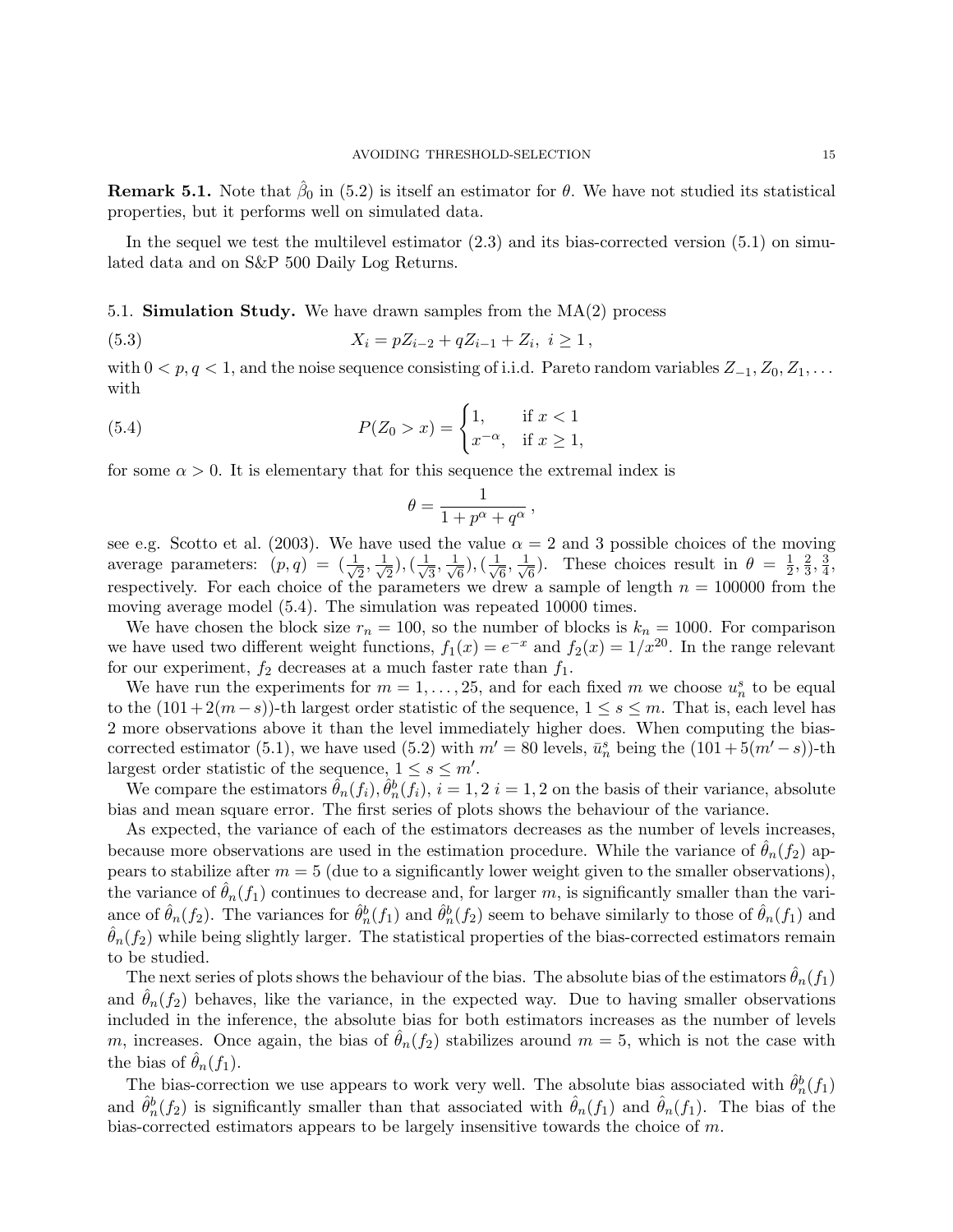

Variance for 
$$
\theta = \frac{1}{2}, \frac{2}{2}, \frac{3}{2}
$$

FIGURE 1. Variance for  $\theta = \frac{1}{2}$  $\frac{1}{2}, \frac{2}{3}$  $\frac{2}{3}, \frac{3}{4}$ 4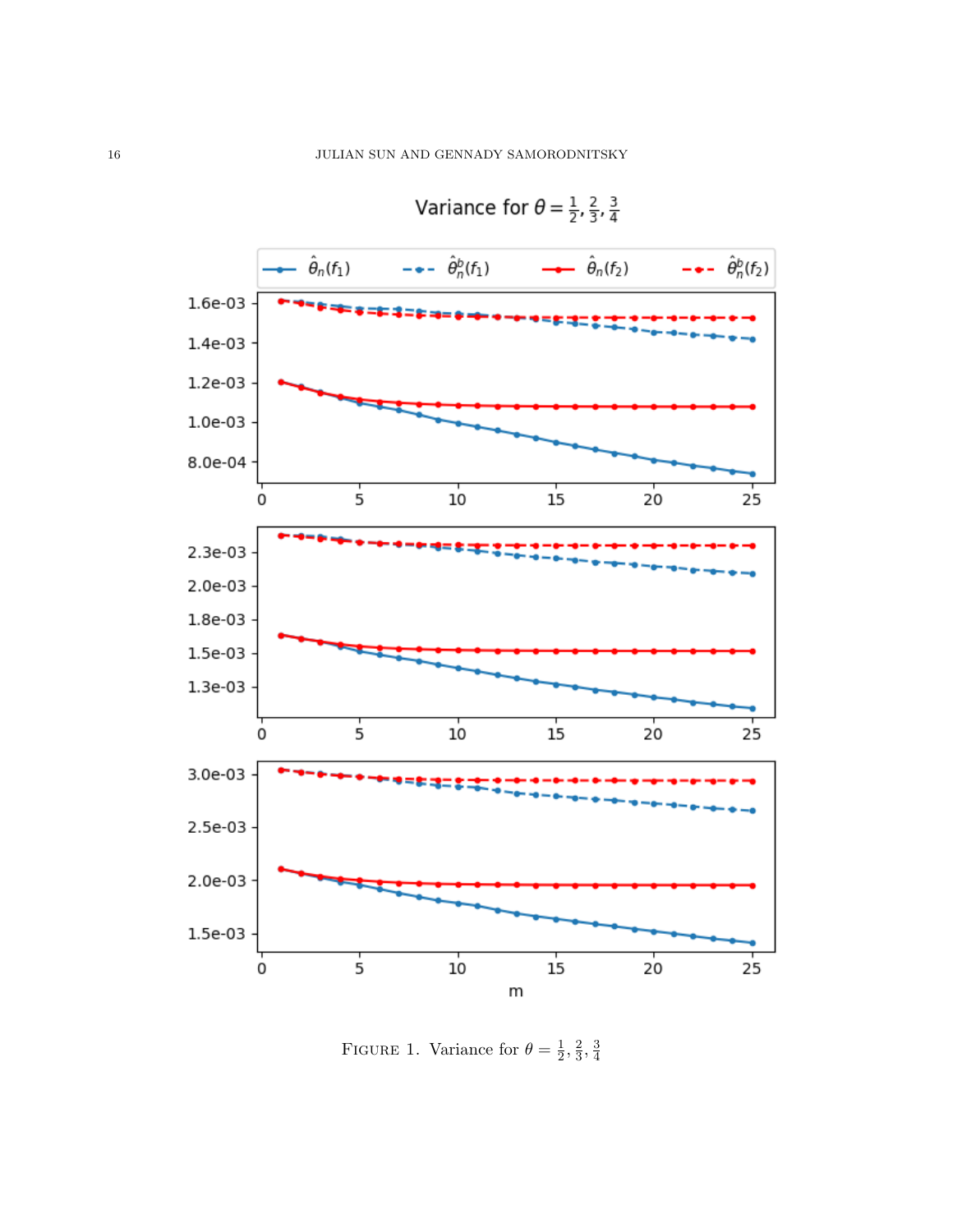

Absolute Bias for 
$$
\theta = \frac{1}{2}, \frac{2}{3}, \frac{3}{4}
$$

FIGURE 2. Absolute Bias for  $\theta = \frac{1}{2}$  $\frac{1}{2}, \frac{2}{3}$  $\frac{2}{3}, \frac{3}{4}$ 4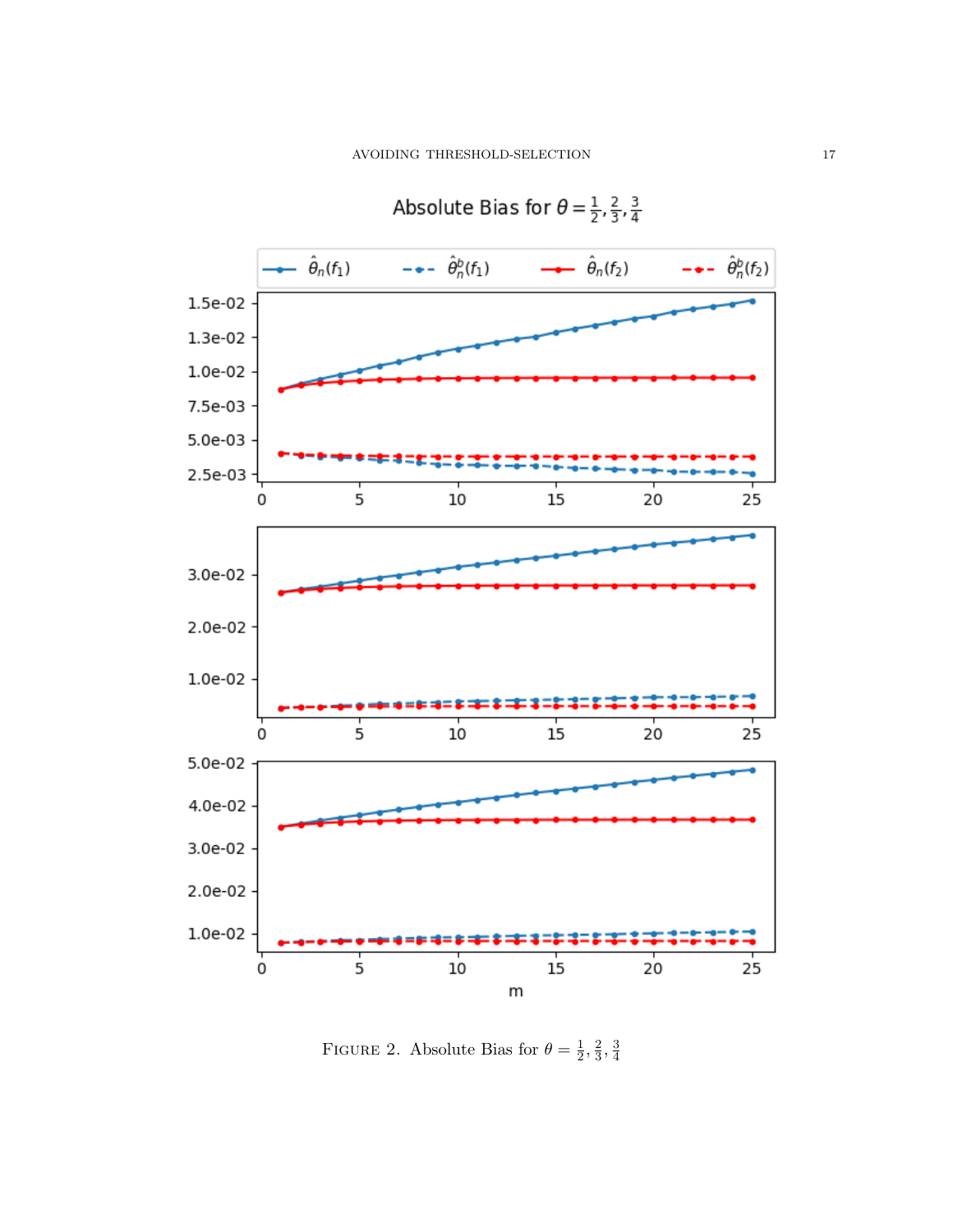

Mean Squared Error for 
$$
\theta = \frac{1}{2}, \frac{2}{3}, \frac{3}{4}
$$

FIGURE 3. Mean Squared Error for  $\theta = \frac{1}{2}$  $\frac{1}{2}, \frac{2}{3}$  $\frac{2}{3}, \frac{3}{4}$ 4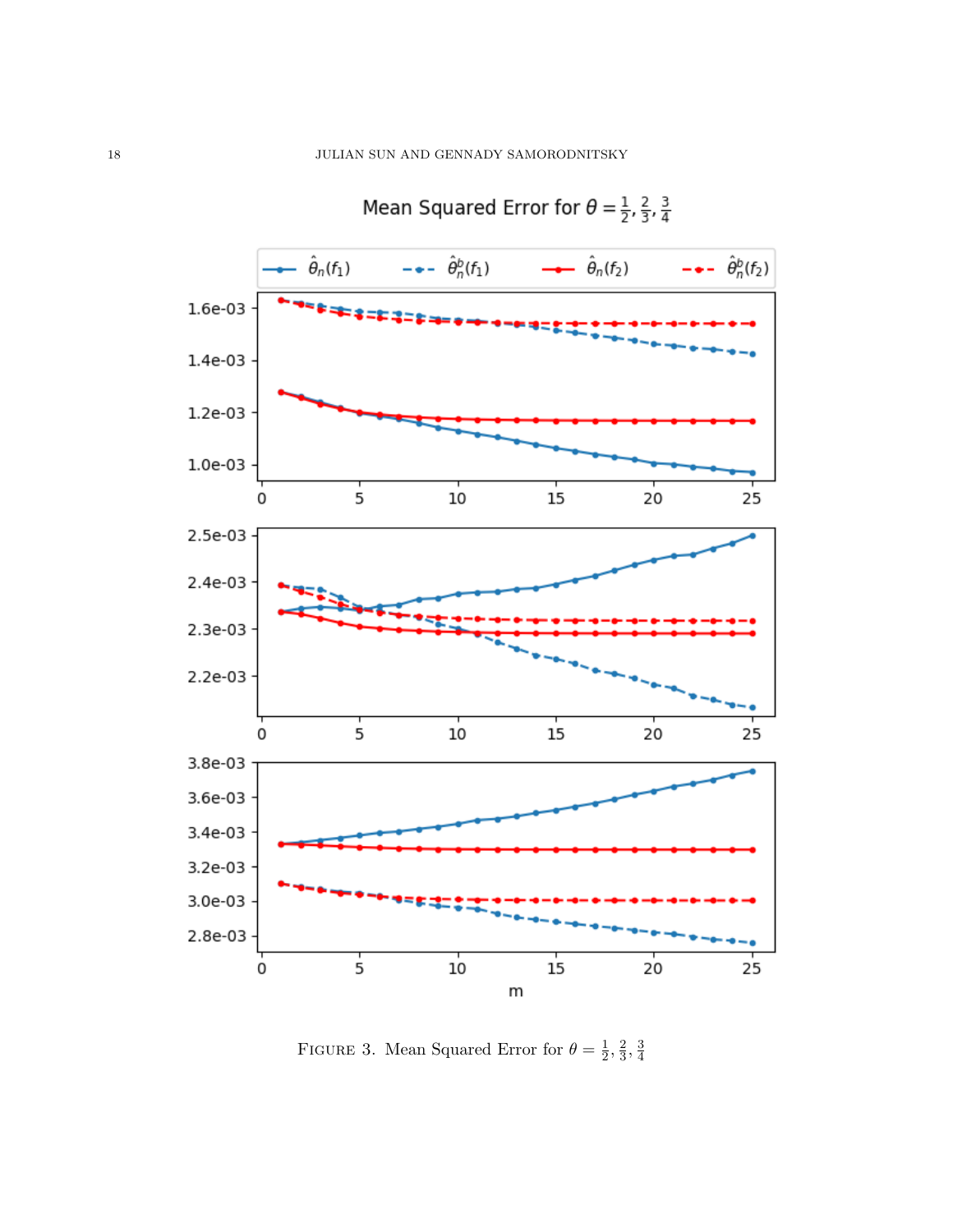Finally, the mean square error (MSE) plots are very informative, even if less predictable that the variance and the absolute bias plots. The mean square errors of the bias-corrected estimators decrease as the number of levels increases. As before, the mean square errors of the estimators associated with the fast decreasing weight function  $f_2$  stabilize after  $m = 5$  levels, and in most cases the estimator  $\hat{\theta}_n^b(f_1)$  outperforms the estimator  $\hat{\theta}_n^b(f_2)$ , particularly for larger values of m. In fact, for larger values of m the estimator  $\hat{\theta}_n^b(f_1)$  outperforms all other estimators when  $\theta = 2/3$  or  $\theta = 3/4$ . When  $\theta = 1/2$ , however, the bias-corrected estimators have a somewhat larger variance than the estimators without bias correction, and in that case the estimator  $\hat{\theta}_n(f_1)$  performs the best.

In summary, it seems that the "best" estimator in all cases uses the largest possible amount of data  $(m = 25$  levels) for inference. Furthermore, in most cases it is beneficial not to discount the smaller observations too quickly. To what extent the larger values of the extremal index call for bias-correction more than the smaller values of the extremal index do (as is the case in the example just considered) remains a question for future investigations.

5.2. **S&P 500 Daily Log Returns.** We now use the estimators developed in this paper to estimate the extremal index of the losses among the daily log returns for S&P 500 during the ten-year period between 1 January 1990 and 31 December 1999. The log returns themselves are plotted in Figure 4.



Figure 4. Daily Log Returns for S&P 500 from 1980 - 1999

There are  $n = 5055$  returns in this data set, and the negative of their values form our sample. We choose  $m = 1, \ldots, 25$  and  $u_n^s$  to be the  $26 + (m - s)$ -th largest order statistic,  $1 \leq s \leq m$ . We choose the block size  $r_n = 40$ , resulting in  $k_n = 126$  blocks. For the weight function we use  $f(x) = e^{-x}$ . When computing the bias-corrected estimator we use (5.2) with  $m' = 30$  levels,  $\bar{u}_n^s$ being the  $26 + 5(m' - s)$ -th largest order statistic in the sample,  $1 \le s \le m'$ .

The plots of the two estimators are shown next as a function of the number of levels m. The bias-corrected estimator seems to stabilize at larger values of m, so its value of 0.696 at  $m = 25$ may taken as the estimate of the extremal index for the losses.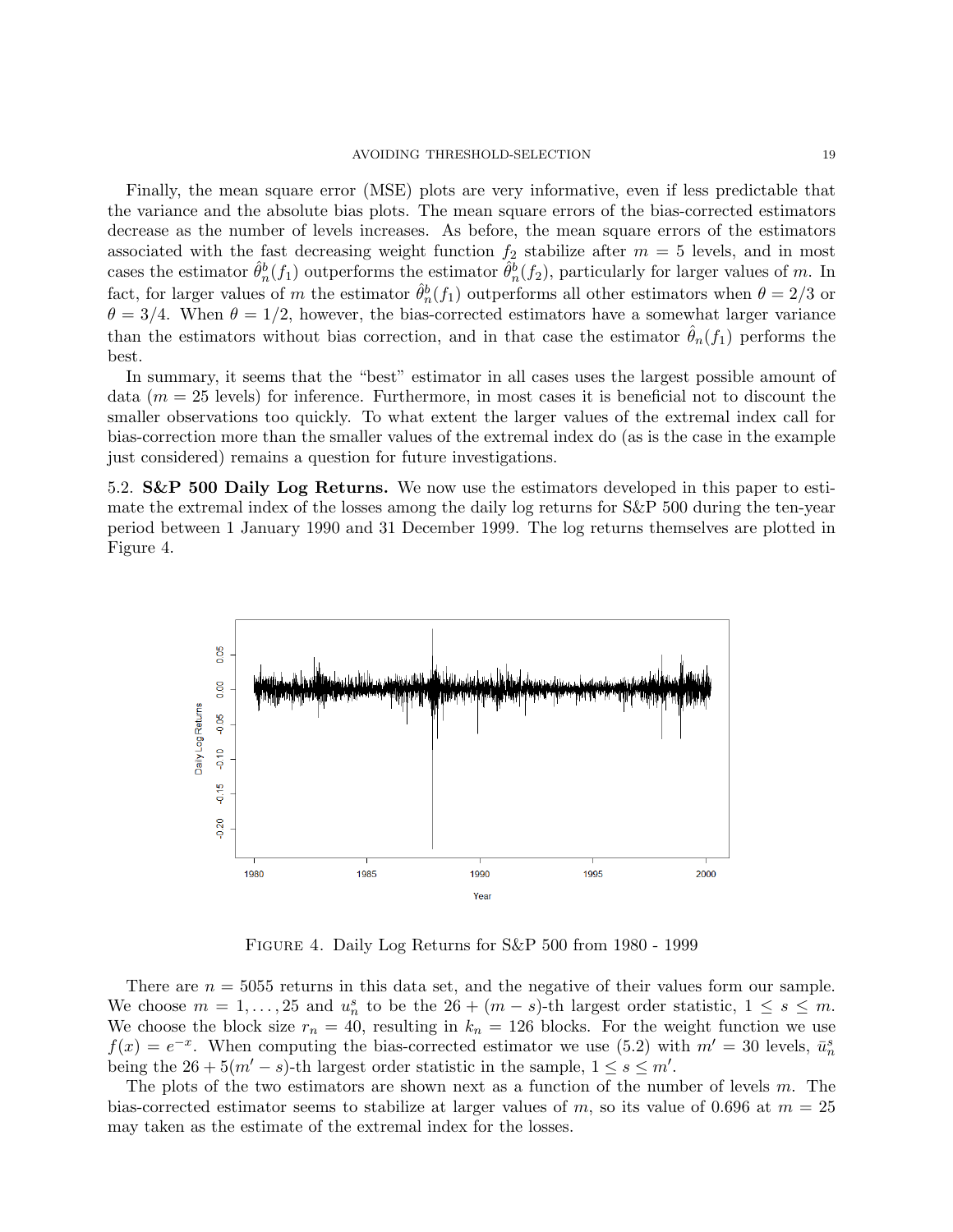

FIGURE 5.  $\theta$  for Negative Daily Log Returns for S&P 500 from 1980 - 1999

### **REFERENCES**

- DE HAAN, L. AND A. FERREIRA (2006): *Extreme Value Theory: An Introduction*, New York: Springer.
- DREES, H. (2011): "Bias correction for estimators of the extremal index," Preprint, arXiv: 1107.0935.
- DREES, H. AND E. KAUFMANN (1998): "Selecting the optimal sample fraction in univariate extreme value estimation," Stochastic Processes and their Applications, 75, 149–172.
- Dupuis, D. (1998): "Exceedances over high thresholds: a guide to threshold selection," *Extremes*, 1, 251–261.
- EMBRECHTS, P., C. KLÜPPELBERG, AND T. MIKOSCH (1997): Modelling Extremal Events for Insurance and Finance, Berlin: Springer-Verlag.
- FERRO, C. AND J. SEGERS (2003): "Inference for clusters of extreme values," Journal of the Royal Statistical Society. Series B (Methodological), 65, 545–556.
- HSING, T. (1991): "Estimating the parameters of rare events," *Stochastic Processes and their* Applications, 37, 117–139.
- $-$  (1993): "Extremal index estimation for a weakly dependent stationary sequence," The Annals of Statistics, 21, 2043–2071.
- HSING, T., J. HÜSLER, AND M. LEADBETTER  $(1988)$ : "On the exceedance point process for a stationary sequence," Probability Theory and Related Fields, 78, 97–112.
- NGUYEN, T. AND G. SAMORODNITSKY (2012): "Tail Inference: where does the tail begin?" Extremes, 15, 437–461.
- Resnick, S. (2007): Heavy-Tail Phenomena: Probabilistic and Statistical Modeling, New York: Springer.